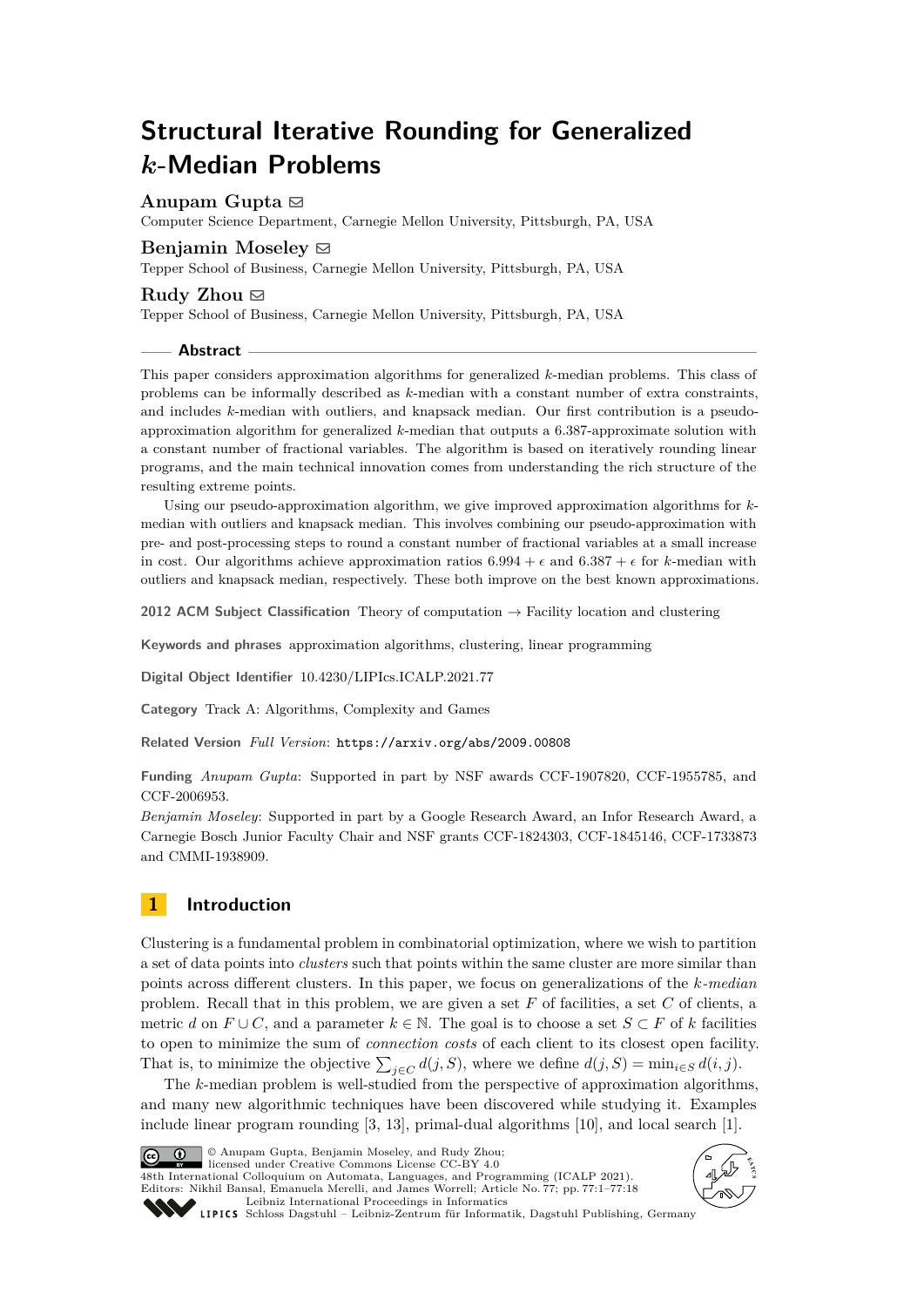## **77:2 Structural Iterative Rounding for Generalized** *k***-Median Problems**

Recently, there has been significant interest in generalizations of the *k*-median problem [\[4,](#page-16-2) [11\]](#page-17-2). One such generalization is the *knapsack median* problem. In knapsack median, each facility has a non-negative weight, and we are given budget  $B \geq 0$ . The goal is to choose a set of open facilities of total weight at most *B* (instead of having cardinality at most *k*) to minimize the same objective function. That is, the open facilities must satisfy a knapsack constraint. Another commonly-studied generalization is *k-median with outliers*, also known as *robust k-median*. Here we open *k* facilities *S*, as in basic *k*-median, but we no longer have to serve all clients; now, we are only required to serve at least *m* clients  $C' \subset C$  of our choice. Formally, the objective function is now  $\sum_{j \in C'} d(j, S)$ .

Both knapsack median and *k*-median with outliers have proven to be much more difficult than the standard *k*-median problem. Algorithmic techniques that have been successful in approximating *k*-median often lead to only a pseudo-approximation for these generalizations – that is, they violate the knapsack constraint or serve fewer than *m* clients [\[2,](#page-16-3) [4,](#page-16-2) [6,](#page-17-3) [9\]](#page-17-4). Obtaining "true" approximation algorithms requires new ideas beyond those of *k*-median. Currently the best approximation ratio for both problems is  $7.081 + \epsilon$  due to the beautiful iterative rounding framework of Krishnaswamy, Li, and Sandeep [\[12\]](#page-17-5). The first and only other true approximation for *k*-median with outliers is a local search algorithm due to Ke Chen [\[5\]](#page-16-4).

#### **Generalized** *k***-Median**

Both knapsack median and *k*-median with outliers maintain the salient features of *k*-median; that is, the goal is to open facilities to minimize the connection costs of served clients. These variants differ in the way we put constraints on the open facilities and served clients. For example, in *k*-median with outliers, we are constrained to open at most *k* facilities, and serve at least *m* clients.

In this paper, we consider a further generalization of *k*-median that we call *generalized k-median (GKM)*. As in *k*-median, our goal is to open facilities to minimize the connection costs of served clients. In GKM, the open facilities must satisfy  $r_1$  given knapsack constraints, and the served clients must satisfy  $r_2$  given coverage constraints. We define  $r = r_1 + r_2$  to be the number of side constraints overall.

For each knapsack constraint, we have a unique non-negative budget and each facility has a non-negative cost with respect to that budget. The open facilities satisfy all budgets. Similarly, for each coverage constraint, we have a unique non-negative quota and each client has a non-negative value with respect to that quota. Then the served clients must satisfy all quotas.

## **1.1 Our Results**

The main contribution of this paper is a refined iterative rounding algorithm for GKM. Specifically, we show how to round the natural linear program (LP) relaxation of GKM to ensure all except  $O(r)$  of the variables are integral, and the objective function is increased by at most a 6*.*387-factor. It is not difficult to show that the iterative rounding framework in [\[12\]](#page-17-5) can be extended to show a similar result. Indeed, a 7*.*081-approximation for GKM with at most  $O(r)$  fractional facilities is implicit in their work. The improvement in this work is the smaller loss in the objective value.

<span id="page-1-0"></span>▶ **Theorem 1** (Pseudo-Approximation for GKM)**.** *There exists a poly-time pseudoapproximation for GKM that outputs a solution of cost at most* 6*.*387 · *Opt with at most O*(*r*) *fractional facilities.*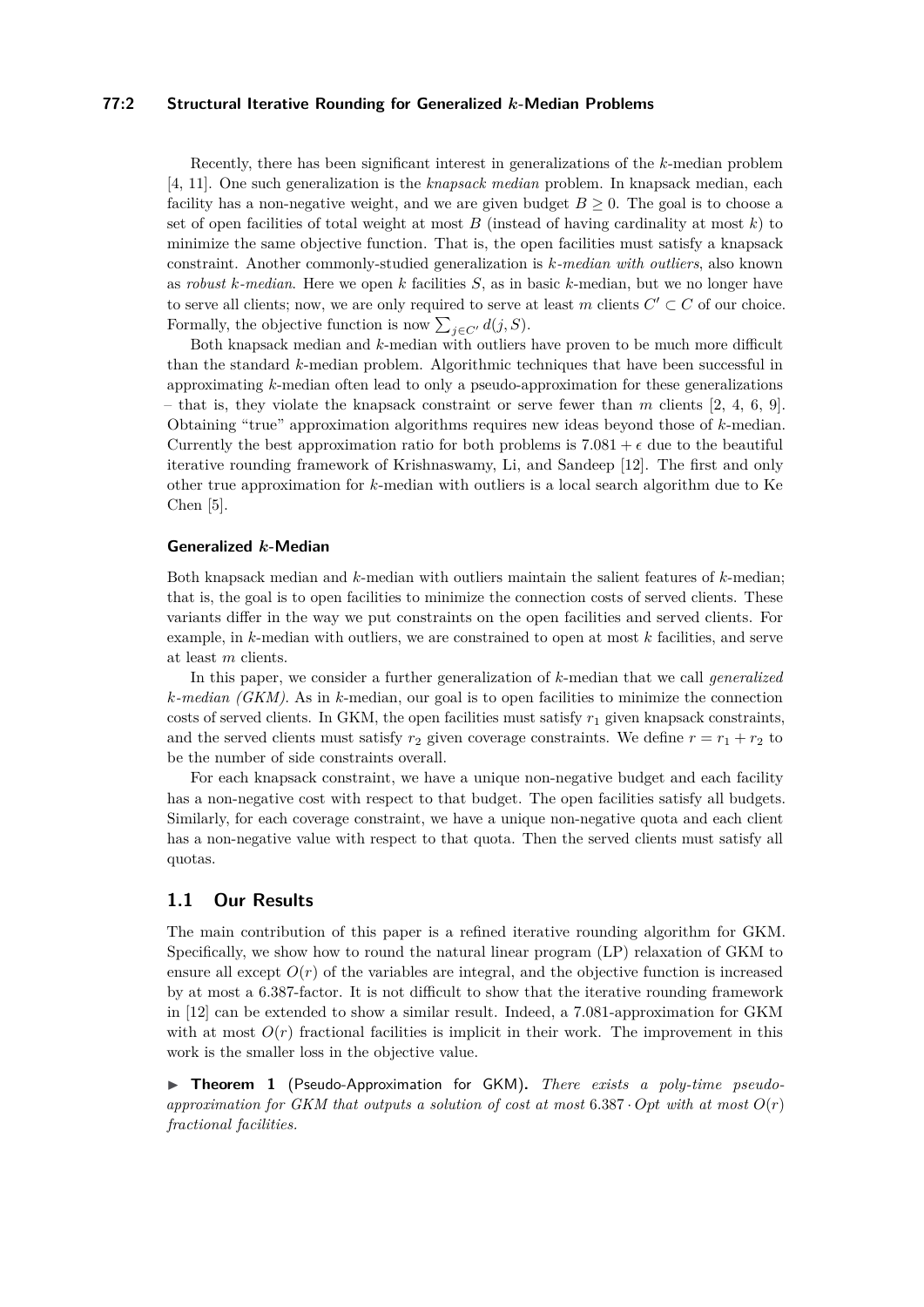Our improvement relies on analyzing the extreme points of certain set-cover-like LPs. These extreme points arise at the intermediate steps of our iterative rounding, and by using their structural properties, we obtain our improved pseudo-approximation for GKM. This work reveals some of the structure of such extreme points, and it shows how this structure can lead to improvements.

Our second contribution is improved "true" approximation algorithms for two special cases of GKM: knapsack median and *k*-median with outliers. For both problems, applying the pseudo-approximation algorithm for GKM gives a solution with  $O(1)$  fractional facilities. Thus, the remaining work is to round a constant number of fractional facilities to obtain an integral solution. To achieve this goal, we apply known sparsification techniques [\[12\]](#page-17-5) to pre-process the instance, and then develop new post-processing algorithms to round the final *O*(1) fractional facilities.

We show how to round these remaining variables for knapsack median at arbitrarily small loss, giving a  $6.387 + \epsilon$ -approximation, improving on the best  $7.081 + \epsilon$ -approximation. For *k*-median with outliers, a more sophisticated post-processing is needed to round the *O*(1) fractional facilities. This procedure loses more in the approximation ratio. In the end, we obtain a  $6.994 + \epsilon$ -approximation, modestly improving on the best known  $7.081 + \epsilon$ approximation.

<span id="page-2-0"></span>▶ **Theorem 2** (Approximation for Knapsack Median). For any  $\epsilon > 0$ , there exists a  $n^{(1/\epsilon)}$ -time  $(6.387 + \epsilon)$ -approximation for knapsack median.

<span id="page-2-1"></span>▶ **Theorem 3** (Approximation for *k*-Median with Outliers)**.** *For any ϵ >* 0*, there exists a*  $n^{(1/\epsilon)}$ -time  $(6.994 + \epsilon)$ -approximation for *k*-median with outliers.

## **Organization**

In this paper, we develop and analyze the pseudo-approximation algorithm for GKM guaranteed by Theorem [1.](#page-1-0) We defer the "true" approximation algorithms guaranteed by Theorems [2](#page-2-0) and [3](#page-2-1) to the full version of this paper [\[8\]](#page-17-6), §6.

## **1.2 Overview of Techniques**

To illustrate our techniques, we first introduce a natural LP relaxations for GKM. The problem admits an integer program formulation, with variables  $\{x_{ij}\}_{i \in F, j \in C}$  and  $\{y_i\}_{i \in F}$ , where  $x_{ij}$  indicates that *client j* connects to facility *i* and  $y_i$  indicates that facility *i* is open. Relaxing the integrality constraints gives the linear program relaxation *LP*1. We focus on only  $LP_1$  for now.

$$
(LP_1) \min_{x,y} \quad\n \begin{array}{ll}\n \sum_{i \in F} \sum_{j \in C} d(i,j) \, x_{ij} \\
 \sum_{i \in F} x_{ij} \leq 1 \quad \forall j \in C \\
 x_{ij} \leq y_i \quad \forall i \in F, j \in C\n \end{array}\n\quad\n \begin{array}{ll}\n \begin{array}{ll}\n \text{(LP}_2): \quad \min_y \quad \sum_{j \in C} \sum_{i \in F_j} d(i,j) \, y_i \\
 y(F_j) \leq 1 \quad \forall j \in C\n \end{array}\n\end{array}
$$
\n
$$
\begin{array}{ll}\n \sum_{j \in C} \sum_{i \in F_j} d(i,j) \, y_i \\
 y(F_j) \leq 1 \quad \forall j \in C\n \end{array}
$$
\n
$$
\begin{array}{ll}\n \sum_{j \in C} \sum_{i \in F_j} d(i,j) \, y_i \\
 y(F_j) \leq 1 \quad \forall j \in C\n \end{array}
$$

The linear program  $LP_1$  is the standard  $k$ -median  $LP$  with the extra side constraints. Note that  $\sum_{i \in F} x_{ij} \leq 1$  may seem opposite to the intuition that we want clients to get "enough" coverage from the facilities, but that will be guaranteed by the coverage constraints below.

The constraint  $Wy \leq b$  corresponds to the  $r_1$  knapsack constraints on the facilities *y*, where  $W \in \mathbb{R}^{r_1 \times F}_+$  and  $b \in \mathbb{R}^{r_1}_+$ . These  $r_1$  packing constraints can be thought of as a multidimensional knapsack constraint over the facilities, and ensure that "few" facilities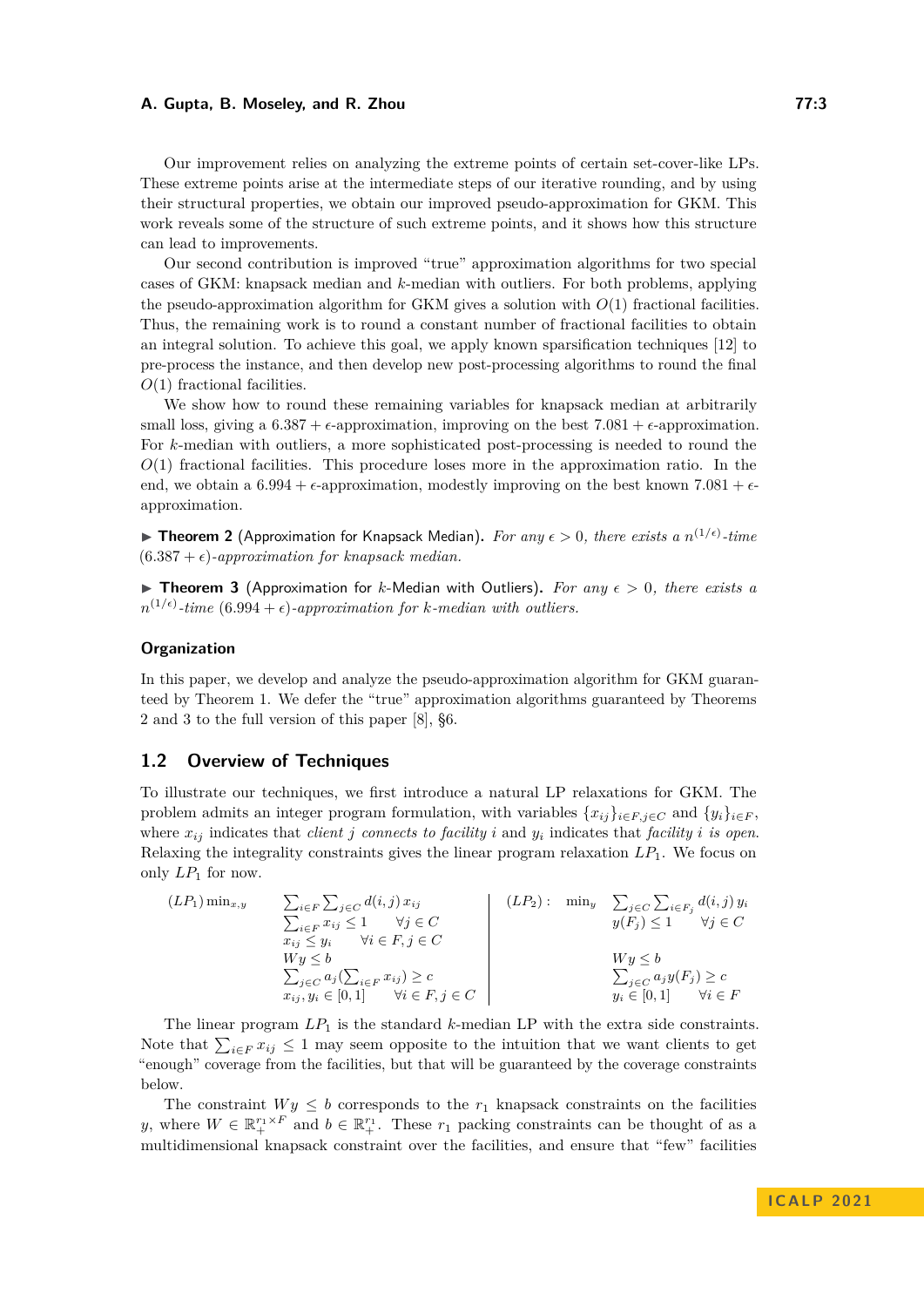### <span id="page-3-0"></span>**77:4 Structural Iterative Rounding for Generalized** *k***-Median Problems**



#### **Figure 1** Half and quarter ball chasing.

are opened. Next,  $\sum_{j\in C} a_j(\sum_i x_{ij}) \ge c$  corresponds to the  $r_2$  coverage constraints on the clients, where  $a_j \in \mathbb{R}_+^{r_2}$  for all  $j \in C$  and  $c \in \mathbb{R}_+^{r_2}$ . These coverage constraints ensure that "enough" clients are served. E.g., having one packing constraint  $\sum_{i \in F} y_i \leq k$  and one covering constraint  $\sum_{j\in C}\sum_{i\in F}x_{ij}\geq m$  ensures that at least *m* clients are covered by at most *k* facilities; this is the *k*-median with outliers problem.

# **1.2.1 Constructing** *LP***<sup>2</sup>**

The idea from [\[12\]](#page-17-5) is to prescribe a set  $F_j \subseteq F$  of permissible facilities for each client *j* such that  $x_{ij}$  is implicitly set to  $y_i \mathbf{1}(i \in F_j)$ . The procedure to construct these  $F_j$ 's is given in Proposition [4.](#page-5-0) Using this procedure,  $LP_2$  is also a relaxation for GKM. Note that in  $LP_2$ , we use the notation  $y(F') = \sum_{i \in F'} y_i$  for  $F' \subset F$ .

Now consider solving  $LP_2$  to obtain an optimal extreme point  $\bar{y}$ . There must be  $|F|$ linearly independent tight constraints at  $\bar{y}$ . The tight constraints of interest are the  $y(F_i) \leq 1$ constraints; in general, there are at most  $|C|$  such tight constraints, and we have little structural understanding of the  $F_j$ -sets.

# **1.2.2 Prior Iterative Rounding Framework**

Consider the family of  $F_j$ -sets corresponding to tight constraints, so  $\mathcal{F} = \{F_j \mid j \in C, y(F_j) = 0\}$ 1}. If  $\mathcal F$  is a family of disjoint sets, then the tight constraints of  $LP_2$  form a face of a partition matroid polytope intersected with at most *r* side constraints (the knapsack and coverage constraints.) Using ideas from, e.g., [\[12,](#page-17-5) [7\]](#page-17-7), we can show that  $\bar{y}$  has at most  $O(r)$ fractional variables.

Indeed, the goal of the iterative rounding framework in [\[12\]](#page-17-5) is to control the set family  $\mathcal F$ to obtain an optimal extreme point where  $\mathcal F$  is a disjoint family. To achieve this goal, they iteratively round an auxiliary LP based on  $LP_2$ , where they have the constraint  $y(F_i) = 1$ for all clients *j* in a special set  $C^* \subset C$ . Roughly, they regulate what clients are added to  $C^*$ and delete constraints  $y(F_i) \leq 1$  for some clients. The idea is that a client *j* whose constraints is deleted must be close to some client *j'* in  $C^*$ . Since  $y(F_{j'}) = 1$  we can serve *j* with the facility for  $j'$ ; the cost is small if  $j'$ 's facility is close to  $j$ .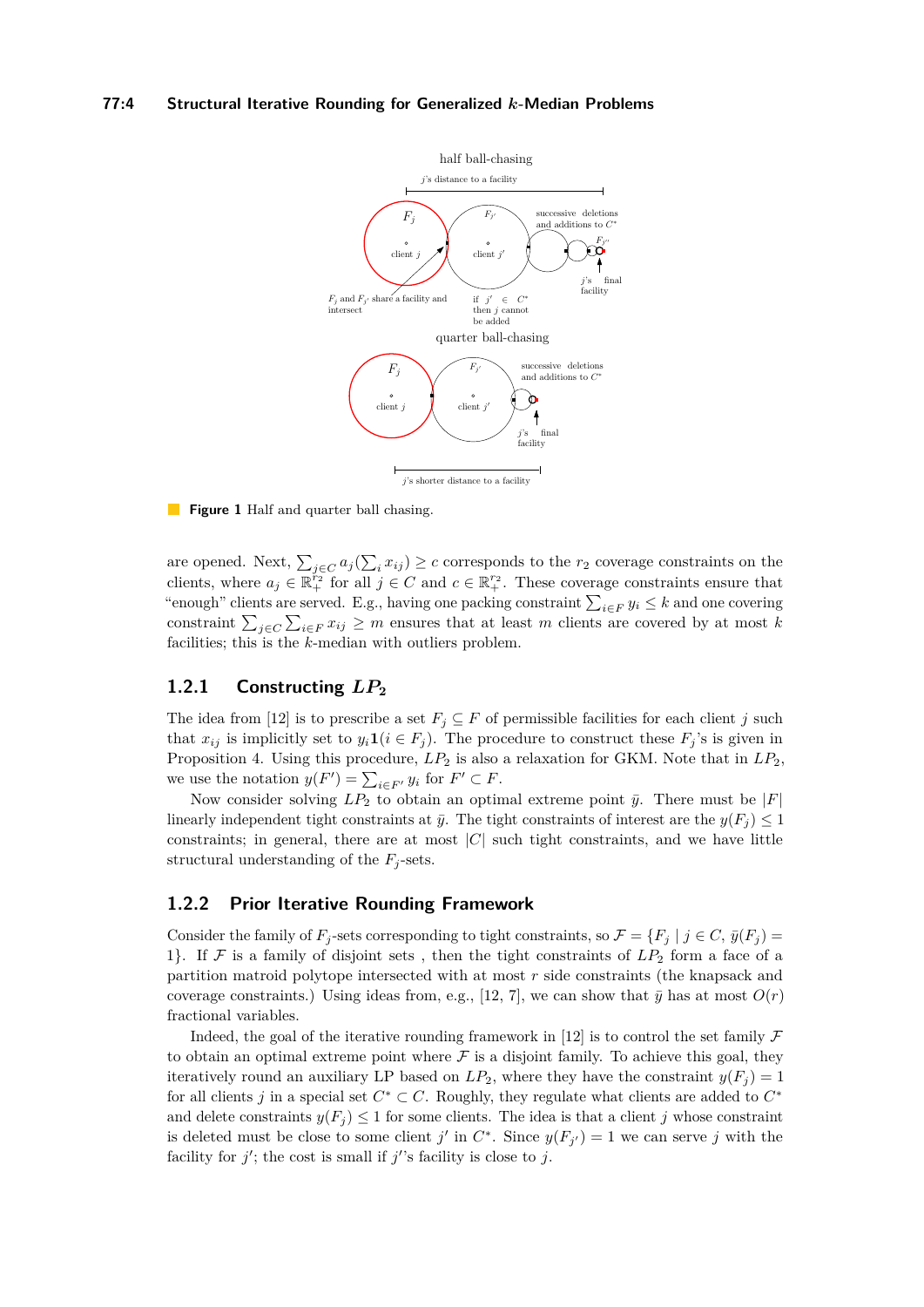To get intuition, assume each client *j* can pay the farthest distance to a facility in  $F_i$ , and call this the *radius* of  $F_i$ . (Precisely, clients may not be able to afford this distance, but we use this assumption to highlight the ideas behind our algorithmic decisions.) For simplicity, assume every  $F_j$ -set is a ball whose radius is a power of two. Over time, this radius shrinks if some *y*-variables in  $F_j$  are set to zero. Consider applying the following iterative steps until none are applicable, in which case  $C^*$  corresponds to the tight constraints:  $(1)$ delete a constraint for  $j \notin C^*$  if the radius of  $F_j$  is at least that of some  $F_{j'}$  for  $j' \in C^*$  and  $F_j \cap F_{j'} \neq \emptyset$ . (2) add  $j \notin C^*$  to  $C^*$  if  $y(F_j) \leq 1$  is tight and for every  $j' \in C^*$  such that  $F_j \cap F_{j'} \neq \emptyset$  it is the case that  $F_{j'}$  has a radius strictly larger than  $F_j$ . If added then remove all *j*' from  $C^*$  where *j*'s radius is *half* or less of the radius of *j*' and  $F_j \cap F_{j'} \neq \emptyset$ .

The approximation ratio is bounded by how much a client *j* with a deleted constraint pays to get to a facility serving a client in *C* ∗ . After removing *j*'s constraint, the case to worry about is if *j*'s closest client  $j' \in C^*$  is later removed from  $C^*$ . This happens only if  $j''$ is added to  $C^*$ , with  $F_{j''}$  having half the radius of  $F_{j'}$ . Thus every time we remove *j*'s closest client in *C* ∗ , we guarantee that *j*'s cost only increases geometrically. The approximation ratio is proportional to the total distance that *j* must travel and can be directly related to the distance of "ball-chasing" though these  $F_j$  sets. When we remove a client *j* from  $C^*$ due to  $j' \in C^*$  such that  $F_{j'} \cap F_j \neq \emptyset$  and  $j'$  has radius at most half of *j*, we call this a *half-chasing step*. See Figure [1.](#page-3-0)

## **1.2.3 New Framework via Structured Extreme Points**

The target of our framework is to ensure that the radius decreases in the ball-chasing at a faster rate, in particular *one-quarter*. This gives closer facilities for clients whose constraints are deleted. See Figure [1.](#page-3-0) To achieve this *quarter-chasing step*, we can simply change half to one-quarter in step (2) above.

Making this change immediately decreases the approximation ratio; however, the challenge is that F is no longer disjoint. Indeed, it can be the case that  $j, j' \in C^*$  such that  $F_j \cap F_{j'} \neq \emptyset$ if their radii differ by only a one half factor. Instead, our quarter ball-chasing algorithm maintains that  $\mathcal F$  is not disjoint, but has a *bipartite intersection graph*.

The main technical challenge is obtaining an extreme point with  $O(r)$  fractional variables, which is no longer guaranteed as when  $\mathcal F$  was disjoint. Indeed, if  $\mathcal F$  has bipartite intersection graph, then the tight constraints form a face of the intersection of two partition matroid polytopes intersected with at most *r* side constraints. In general, we *cannot upper bound the number of fractional variables* arising in the extreme points of such polytopes. However, such extreme points have a nice combinatorial structure: the intersection graph can be decomposed into  $O(r)$  disjoint paths. We exploit this "chain decomposition" of extreme points arising in our iterative rounding to discover clients *j* that can be removed from  $C^*$ even if there is not a  $j' \in C^*$  where  $F_{j'}$  has one quarter of the radius of  $F_j$ . We continue this procedure until we are left with only  $O(r)$  fractional variables.

The main technical contribution of this work is showing how the problem can be reduced to structural characterization of extreme points corresponding to bipartite matching. This illustrates some of the structural properties of polytopes defined by *k*-median-type problems. We hope that this helps lead to other structural characterizations of these polytopes and ultimately improved algorithms.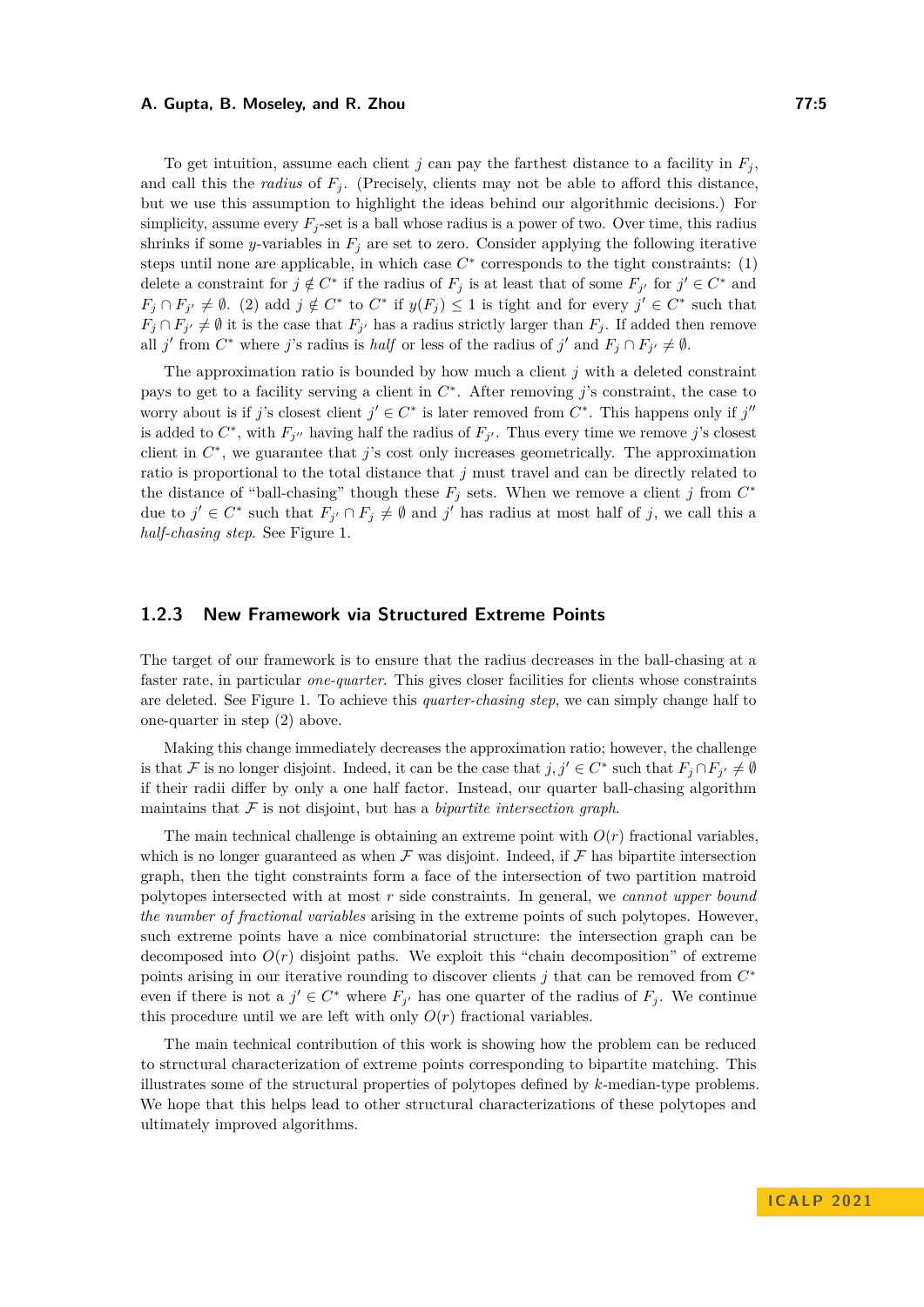#### **77:6 Structural Iterative Rounding for Generalized** *k***-Median Problems**

# <span id="page-5-1"></span>**2 Auxiliary LP for Iterative Rounding**

In this section, we construct the auxiliary LP, *LPiter*. We note that we use the same relaxation used in [\[12\]](#page-17-5). Recall the two goals of iterative rounding, outlined in the technical overview; we want to maintain a set of clients  $C^* \subset C$  such that  $\{F_j \mid j \in C^*\}$  has bipartite intersection graph, and  $C^*$  should provide a good set of open facilities for the clients that are not in  $C^*$ . Thus, we want to define  $LP_{iter}$  to accommodate moving clients in and out of  $C^*$ , while having the LP faithfully capture how much we think the clients outside of  $C^*$  should pay in connection costs.

# **2.1 Defining** *F***-balls**

Our starting point is  $LP_2$ , so we assume that we have sets  $F_i \subset F$  for all  $j \in C$ . The next proposition states that such sets can be found efficiently so that *LP*<sup>2</sup> is a relaxation of GKM.

<span id="page-5-0"></span>▶ **Proposition 4.** *There is a poly-time algorithm that given GKM instance* I *outputs sets*  $F_i \subseteq F$  *for*  $j \in C$  *such that*  $Opt(LP_2) \leq Opt(\mathcal{I})$ *.* 

**Proof.** Let *I* be the given instance of GKM and  $(x^*, y^*)$  be an optimal solution to  $LP_1$ .

Observe that if  $x_{ij}^* \in \{0, y_i^*\}$  for all  $i \in F, j \in C$ , then we can define  $F_j = \{i \in F \mid x_{ij}^* > 0\}$ for all  $j \in C$ . It is easy to verify in this case that  $y^*$  is feasible for  $LP_2$  and achieves the same objective value in  $LP_2$  as  $(x^*, y^*)$  achieves in  $LP_1$ , which completes the proof.

Thus our goal is to duplicate facilities in *F* and re-allocate the *x*- and *y*-values appropriately until  $x_{ij}^* \in \{0, y_i^*\}$  for all  $i \in F, j \in C$ . To prevent confusion, let *F* denote the original set of facilities, and let  $F'$  denote the modified set of facilities, where make  $n = |C|$  copies of each facility in *F*, so for each  $i \in F$ , we have copies  $i_1, \ldots, i_n \in F'$ .

Now we define  $x' \in [0,1]^{F' \times C}$  and  $y' \in [0,1]^{F'}$  with the desired properties. For each  $i \in F$ , we assume without loss of generality that  $0 \le x_{i1} \le x_{i2} \le \cdots \le x_{in} \le y_i$ . We define  $x'_{i_1 1}, \ldots, x'_{i_n n}$  and  $y'_{i_1}, \ldots, y'_{i_n}$  recursively:

Let  $y'_{i_1} = x_{i_1}$  and  $x'_{i_1j} = x_{ij}$  for all  $j \in [n]$ .

Now for 
$$
k > 1
$$
, let  $y'_{i_k} = x_{ik} - x_{i(k-1)}$  and  $x'_{i_k} = \begin{cases} 0 & , j < k \\ y'_{i_k} & , j \geq k \end{cases}$  for all  $j \in [n]$ .

It is easy to verify that  $(x', y')$  is feasible for  $LP_1$  (after duplicating facilities) and  $x'_{ij} \in \{0, y'_i\}$  for all  $i \in F', j \in C$ , as required. Further, it is clear that this algorithm is polynomial time.

In the technical overview, we assumed the radii of the  $F_i$  sets were powers of two. To formalize this idea, we discretize the distances to powers of  $\tau > 1$  (up to some random offset.) The choice of  $\tau$  is to optimize the final approximation ratio. The main ideas of the algorithm remain the same if we discretize to powers of, say 2, with no random offset. Our discretization procedure is the following:

Fix some  $\tau > 1$  and sample the random offset  $\alpha \in [1, \tau)$  such that  $\log_e \alpha$  is uniformly distributed in  $[0, \log_e \tau)$ . Without loss of generality, we may assume that the smallest nonzero inter-point distance is 1. Then we define the possible discretized distances,  $L(-2)$  =  $-1, L(-1) = 0, \ldots, L(\ell) = \alpha \tau^{\ell}$  for all  $\ell \in \mathbb{N}$ . For each  $p, q \in F \cup C$ , we round  $d(p, q)$  up to the next largest discretized distance. Let  $d'(p, q)$  denote the rounded distances. Observe that  $d(p,q) \leq d'(p,q)$  for all  $p,q \in F \cup C$ . The next proposition bounds the cost of discretization.

▶ **Proposition 5.** *For all*  $p, q \in F \cup C$ *, we have*  $\mathbb{E}[d'(p, q)] = \frac{\tau - 1}{\log_e \tau}d(p, q)$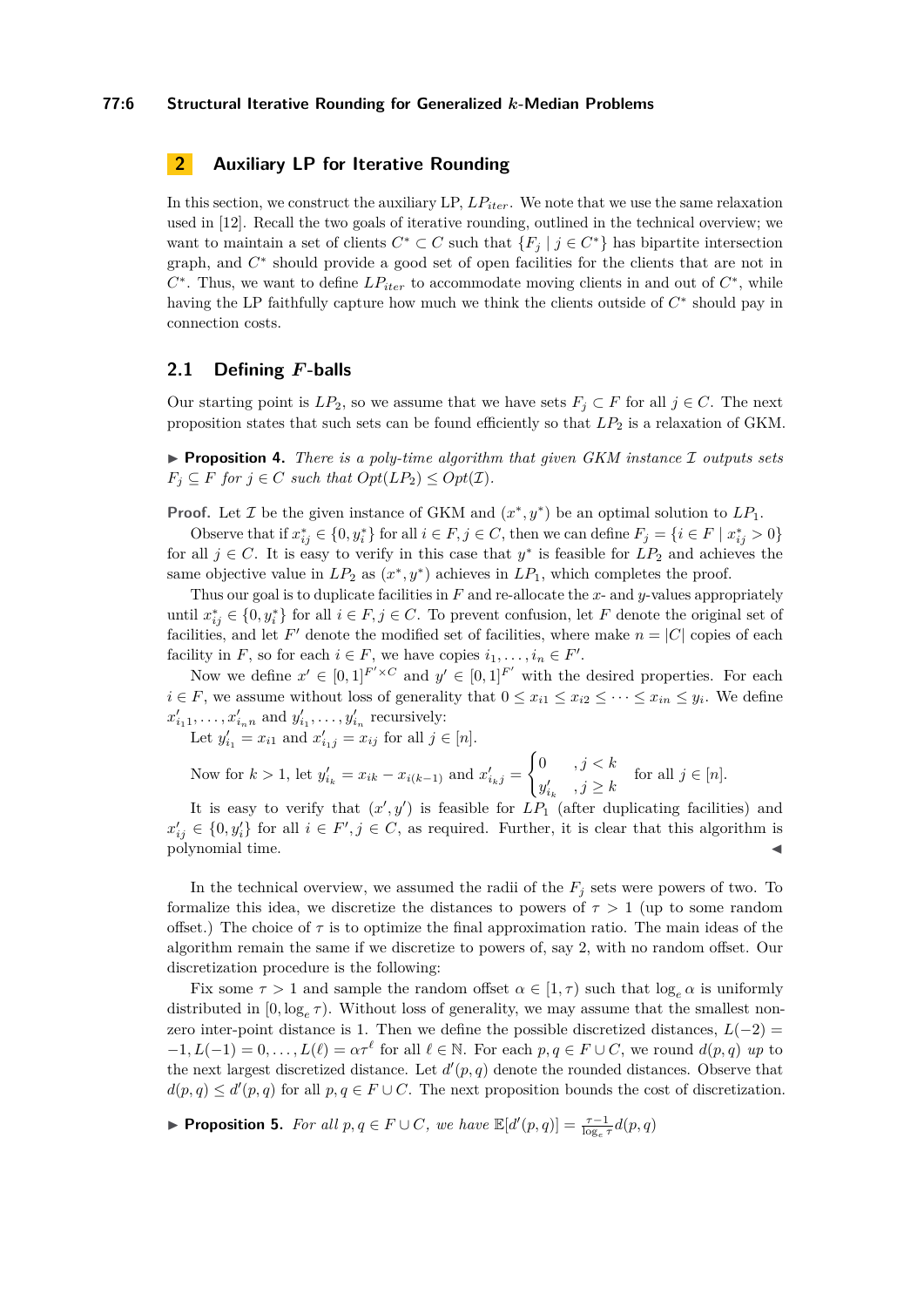**Proof.** If  $d(p,q) = 0$ , then the claim is trivial. Suppose  $d(p,q) \geq 1$ . We can rewrite  $d(p, q) = \tau^{\ell + f}$  for some  $\ell \in \mathbb{N}, f \in [0, 1)$ . Also, for convenience we define  $\beta = \log_{\tau} \alpha$ . Because  $\log_e \alpha$  is uniformly distributed in  $[0, \log_e \tau)$ , it follows that  $\beta$  is uniformly distributed in  $[0, 1)$ .

It follows,  $d(p, q)$  is rounded to  $\alpha \tau^{\ell} = \tau^{\ell+\beta}$  exactly when  $\beta \geq f$ , and otherwise  $d(p, q)$  is rounded to  $\tau^{\ell+\beta+1}$  when  $\beta < f$ . Thus we compute:

$$
\mathbb{E}[d'(p,q)] = \int_{\beta=0}^{f} \tau^{\ell+\beta+1} d\beta + \int_{\beta=f}^{1} \tau^{\ell+\beta} d\beta \n= \frac{1}{\log_{e} \tau} (\tau^{\ell+\beta+1}|_{\beta=0}^{f} + \tau^{\ell+\beta}|_{\beta=f}^{1}) \n= \frac{1}{\log_{e} \tau} (\tau^{\ell+f+1} - \tau^{\ell+1} + \tau^{\ell+1} - \tau^{\ell+f}) \n= \frac{1}{\log_{e} \tau} (\tau^{\ell+f+1} - \tau^{\ell+f}) \n= \frac{\tau-1}{\log_{e} \tau} d(p,q).
$$

Now using the discretized distances, we can define the *radius level* of  $F_j$  for all  $j \in C$  by:

$$
\ell_j = \min_{\ell \ge -1} \{ \ell \mid d'(j, i) \le L(\ell) \quad \forall i \in F_j \}.
$$

One should imagine that  $F_j$  is a ball of radius  $L(\ell_j)$  in terms of the *d*'-distances. Thus, we will often refer to  $F_j$  as the *F*-ball of client *j*. Further, to accommodate "shrinking" the  $F_j$ sets, we define the *inner ball of*  $F_j$  by:

$$
B_j = \{ i \in F_j \mid d'(j, i) \le L(\ell_j - 1) \}.
$$

Note that we defined  $L(-2) = -1$  so that if  $\ell_j = -1$ , then  $B_j = \emptyset$ .

## 2.2 Constructing  $LP_{iter}$

Our auxiliary LP will maintain three sets of clients:  $C_{part}$ ,  $C_{full}$ , and  $C^*$ .  $C_{part}$  consists of all clients, whom we have not yet decided whether we should serve them or not. Then for all clients in  $C_{full}$  and  $C^*$ , we decide to serve them fully. The difference between the clients in  $C_{full}$  and  $C^*$  is that for the former, we remove the constraint  $y(F_j) = 1$  from the LP, while for the latter we still require  $y(F_i) = 1$ . Thus although we commit to serving  $C_{full}$ , such clients rely on  $C^*$  to find an open facility to connect to. Using the discretized distances, radius levels, inner balls, and these three sets of clients, we are ready to define *LPiter*:

$$
\min_{y} \sum_{j \in C_{part}} \sum_{i \in F_j} d'(i, j) y_i + \sum_{j \in C_{full} \cup C^*} (\sum_{i \in B_j} d'(i, j) y_i + (1 - y(B_j)) L(\ell_j)) \qquad (LP_{iter})
$$
\n
$$
\text{s.t. } y(F_j) \le 1 \quad \forall j \in C_{part}
$$
\n
$$
y(B_j) \le 1 \quad \forall j \in C_{full}
$$
\n
$$
y(F_j) = 1 \quad \forall j \in C^*
$$
\n
$$
W y \le b
$$
\n
$$
\sum_{j \in C_{part}} a_j y(F_j) \ge c - \sum_{j \in C_{full} \cup C^*} a_j
$$
\n
$$
0 \le y \le 1
$$
\n
$$
(LP_{iter})
$$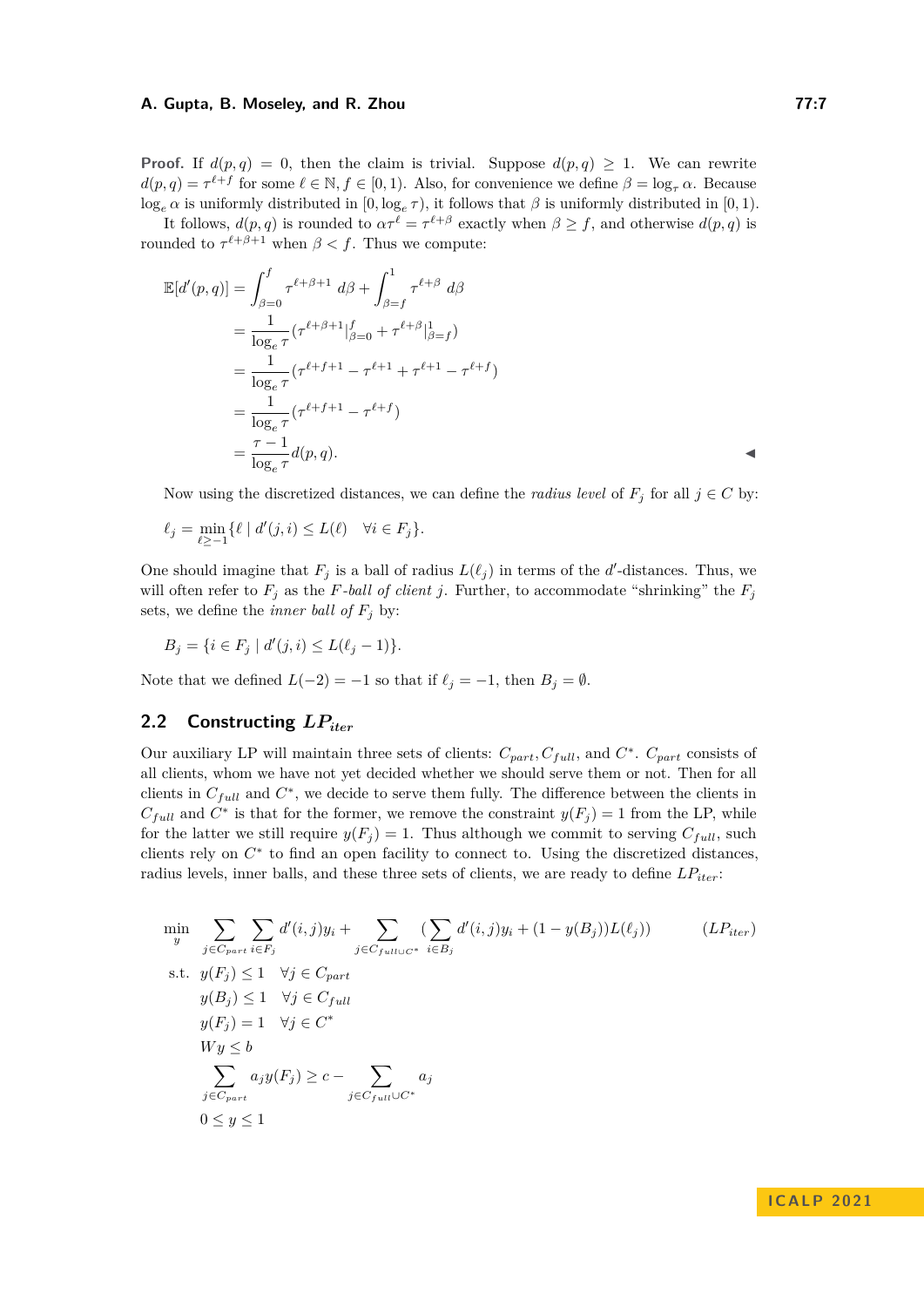#### **77:8 Structural Iterative Rounding for Generalized** *k***-Median Problems**

This completes the construction of *LPiter*. Note that we use the *rounded* distances in the definition of  $LP_{iter}$  rather than the original distances. Keeping this in mind, if  $C_{part} = C$ and  $C_f_{ull}$ ,  $C^* = \emptyset$ , then  $LP_{iter}$  is the same as  $LP_2$  up to the discretized distances, so the following lemma is immediate. The algorithm described by the lemma is exactly the steps we took in this section.

<span id="page-7-1"></span>▶ **Lemma 6.** *There exists a poly-time algorithm that takes as input a GKM instance* I *and outputs*  $LP_{iter}$  *such that*  $\mathbb{E}[Opt(LP_{iter})] \leq \frac{\tau-1}{\log_e \tau} Opt(\mathcal{I})$ *.* 

The remainder of the paper shows how to iterative round *LPiter* to obtain our pseudoapproximation for GKM.

# **2.3 Understanding** *LPiter*

Initially, all clients are in  $C_{part}$ . For clients in  $C_{part}$ , we are not sure yet whether we should serve them or not. Thus for these clients, we simply require  $y(F_i) \leq 1$ , so they can be served any amount, and in the objective, the contribution of a client from  $C_{part}$  is exactly its connection cost (up to discretization) to  $F_i$ .

The clients in *Cfull* correspond to the "deleted" constraints in the technical overview. Importantly, for  $j \in C_{full}$ , we do not require that  $y(F_j) = 1$ ; rather, we relax this condition to  $y(B_i) \leq 1$ . Recall that we made the assumption that every client can pay the radius of its  $F_j$  set. To realize this idea, we require that each  $j \in C_{full}$  pays its connection costs to  $B_j$  in the objective. Then, to serve *j* fully, *j* must find  $(1 - y(B_i))$  units of open facility to connect to beyond  $B_j$ . Now *j* truly pays its radius,  $L(\ell_j)$ , for this  $(1 - y(B_j))$  units of connections in  $LP_{iter}$ , so we can do ball-chasing to  $C^*$  to find these facilities. In this case, we say that we *re-route* the client *j* to some *destination*.

Note that using the discretized distances, a half-chasing step corresponds to intersecting a neighboring ball of one radius level smaller, and a quarter-chasing step is analogously defined.

For clients in  $C^*$ , we require  $y(F_j) = 1$ . Note that the contribution of a  $j \in C^*$  to the objective of  $LP_{iter}$  is exactly its connection cost to  $F_j$ . The purpose of  $C^*$  is to provide destinations for *Cfull*.

Finally, because we have decided to fully serve all clients in  $C_{full}$  and  $C^*$ , regardless of how much they are actually served in their *F*-balls, we imagine that they every  $j \in C_{full} \cup C^*$ contributes  $a_j$  to the coverage constraints, which is reflected in  $LP_{iter}$ .

## <span id="page-7-0"></span>**3 Basic Iterative Rounding Phase**

In this section, we describe the iterative rounding phase of our algorithm. This phase has two main goals: (a) to simplify the constraint set of *LPiter*, and (b) to decide which clients to serve and how to serve them. To make these two decisions, we repeatedly solve  $LP_{iter}$  to obtain an optimal extreme point, and then use the structure of tight constraints to update *LPiter*, and reroute clients accordingly.

Throughout our algorithm, we will modify the data of *LPiter* - we will move clients between  $C_{part}$ ,  $C_{full}$ , and  $C^*$  and modify the *F*-balls and radius levels. The key property that we wish to maintain is the *Distinct Neighbors Property*.

▶ **Definition 7** (Distinct Neighbors Property). For all  $j_1, j_2 \in C^*$ , if  $F_{j_1} \cap F_{j_2} \neq \emptyset$ , then  $|\ell_{j_1} - \ell_{j_2}| = 1$ . In words, if the *F*-balls of two clients in  $C^*$  intersect, then they differ by *exactly one radius level.*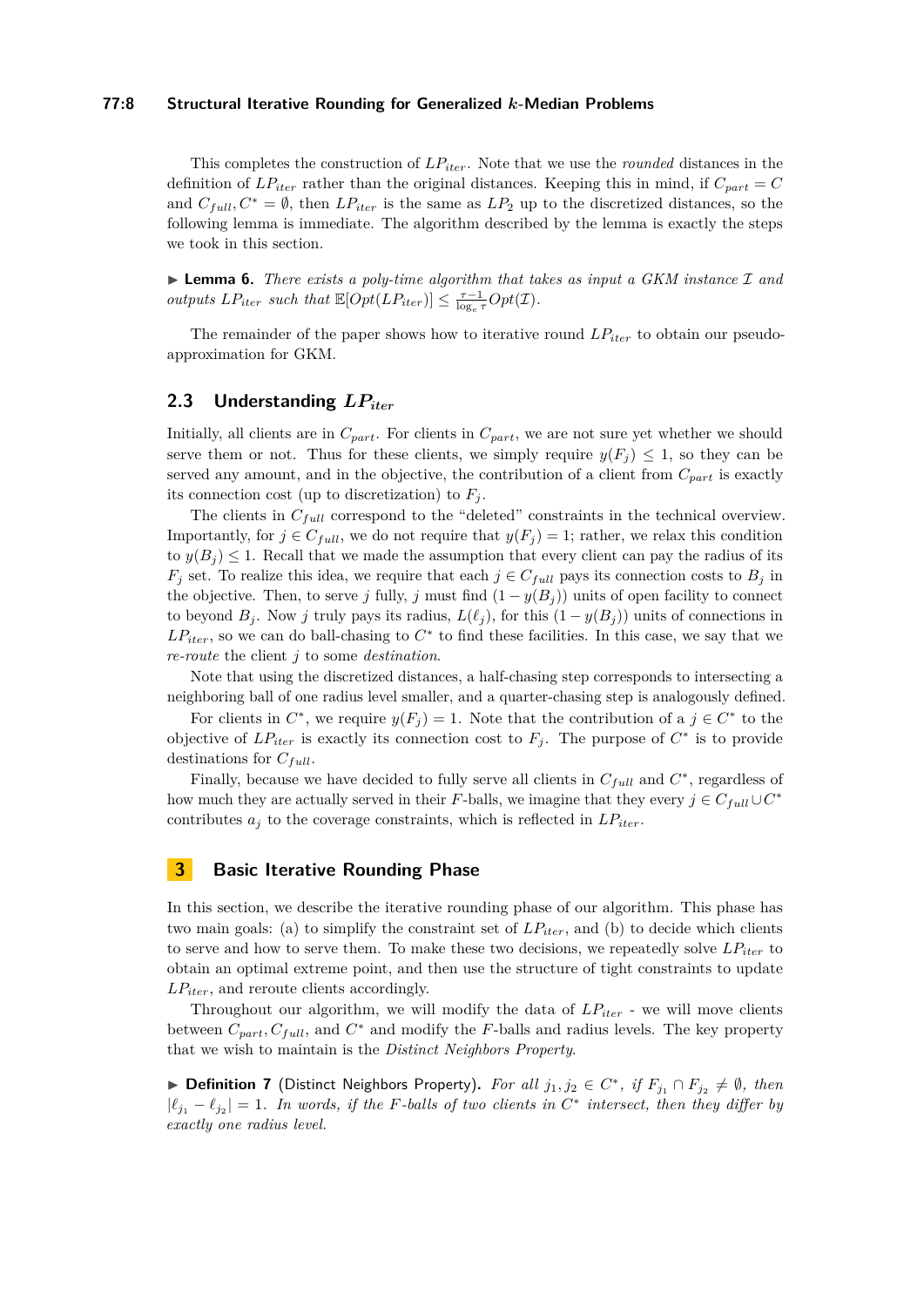This simple property will enable quarter-chasing and a structural characterization of the extreme points of  $LP_{iter}$  - both of which are crucial to our improved algorithm.

# **3.1 The Algorithm**

Our algorithm repeatedly solves  $LP_{iter}$  to obtain an optimal extreme point  $\bar{y}$ , and then performs one of the following three possible updates, based on the tight constraints:

- **1.** If some facility *i* is set to zero in  $\bar{y}$ , we delete it from the instance.
- **2.** If constraint  $\bar{y}(F_j) \leq 1$  is tight for some  $j \in C_{part}$ , then we decide to fully serve client *j* by moving *j* to either  $C_{full}$  or  $C^*$ . Initially, we add *j* to  $C_{full}$  then run Algorithm [2](#page-9-0) to decide if  $j$  should be in  $C^*$  instead.
- **3.** If constraint  $\bar{y}(B_j) \leq 1$  is tight for some  $j \in C_{full}$ , we shrink  $F_j$  by one radius level (so *j*'s new *F*-ball is exactly  $B_j$ .) Then we possibly move *j* to  $C^*$  by running Algorithm [2](#page-9-0) for *j*.

These steps are made formal in Algorithms [1](#page-8-0) (ITERATIVEROUND) and [2](#page-9-0) (REROUTE). ITERATIVEROUND relies on the subroutine REROUTE, which gives our criterion for moving a client to  $C^*$ . This criterion for adding clients to  $C^*$  is the key way in which our algorithm differs from that of [\[12\]](#page-17-5). In [12], the criterion used ensures that  ${F_j | j \in C^* }$  is a family of disjoint sets. In contrast, we allow  $F$ -balls for clients in  $C^*$  to intersect, as long as they satisfy the Distinct Neighbors Property. Thus, our algorithm allows for rich structures in the set system  $\{F_j \mid j \in C^*\}.$ 

**Algorithm 1** ITERATIVEROUND.

**Input:** *LPiter* **Result:** Modifies *LPiter* and outputs an optimal extreme point of *LPiter* **<sup>1</sup> repeat** Solve  $LP_{iter}$  to obtain optimal extreme point  $\bar{y}$ . **i if** there exists a facility  $i \in F$  such that  $\bar{y}_i \geq 0$  is tight **then**  Delete *i* from *F*. **else if** there exists a client  $j \in C_{part}$  such that  $y(F_j) \leq 1$  is tight then Move *j* from  $C_{part}$  to  $C_{full}$ .  $\mathbf{7}$  | REROUTE $(j)$  **else if** *there exists a client*  $j \in C_{full}$  *such that*  $\bar{y}(B_i) \leq 1$  *is tight* **then**  | Update  $F_j \leftarrow B_j$  and decrement  $\ell_j$  by 1.  $\left| \right| \text{Update } B_j \leftarrow \{i \in F_j \mid d'(j, i) \le L(\ell_j - 1) \}.$ 11 | REROUTE $(j)$ **<sup>12</sup> else**  $\Box$  Output  $\bar{y}$  and Terminate. **until** *termination*

<span id="page-8-0"></span>The modifications made by ITERATIVEROUND do not increase  $Opt(LE_{iter})$ , so upon termination of our algorithm, we have an optimal extreme point  $\bar{y}$  to  $LP_{iter}$  such that *LPiter* is still a relaxation of GKM and no non-negativity constraint, *Cpart*-constraint, or  $C_{full}$ -constraint is tight for  $\bar{y}$ . Further, it is easy to check that the Distinct Neighbors Property is maintained.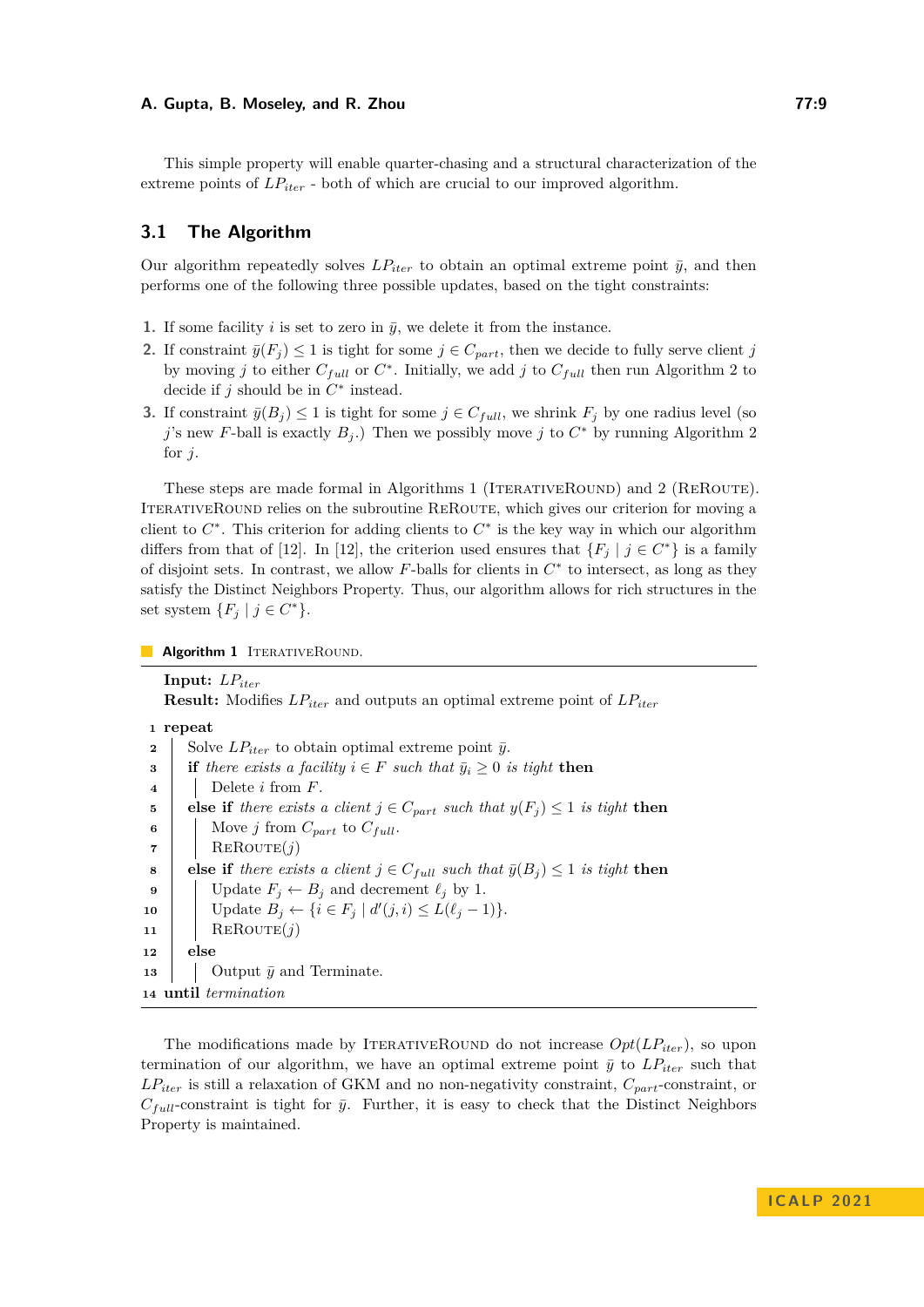**Algorithm 2** REROUTE.

**Input:** Client  $j \in C_{full}$ **Result:** Decide whether to move *j* to *C* <sup>∗</sup> or not

**1 if**  $\ell_j \leq \ell_{j'} - 1$  *for all*  $j' \in C^*$  *such that*  $F_j \cap F_{j'} \neq \emptyset$  **then** 

**2** Now *j* from 
$$
C_{full}
$$
 to  $C^*$ .

<span id="page-9-0"></span>**3** For all  $j' \in C^*$  such that  $F_j \cap F_{j'} \neq \emptyset$  and  $\ell_{j'} \geq \ell_j + 2$ , move  $j'$  from  $C^*$  to  $C_{full}$ .

# **3.2 Sketch of Analysis**

Recall the goals from the beginning of the section: procedure ITERATIVEROUND achieves goal (a) of making  ${F_j \mid j \in C^*}$  simpler while maintaining the Distinct Neighbors Property. Since we moved facilities between  $C^*$  and  $C_{full}$ , achieving goal (b) means deciding which facilities to open, and guaranteeing that each client has a "close-by" open facility. (Recall from [§2](#page-5-1) that  $C^*$  is the set of clients such that their  $F_j$ -balls are guaranteed to contain an open facility, and *Cfull* are the clients which are guaranteed to be served but using facilities opened in  $C^*$ .)

To achieve goal (b), we observe that REROUTE always gives quarter-chasing steps. That is, if we move a client *j* from  $C^*$  to  $C_{full}$ , then we are guaranteed a neighboring client  $j' \in C^*$ with radius level at least two smaller than *j*. Thus, each time we re-route *j* to a further destination (i.e. if *j'* is subject to another quarter-chasing step), the extra distance *j* must travel decreases geometrically. In the end, we can show that  $j$  will have an open facility within  $O(1)$  times its radius.

## <span id="page-9-2"></span>**4 Iterative Operation for Structured Extreme Points**

In this section, we achieve two goals: (a) we show that the structure of the extreme points of  $LP_{iter}$  obtained from ITERATIVEROUND are highly structured, and admit a *chain decomposition*. Then, (b) we exploit this chain decomposition to define a *new* iterative operation that is applicable whenever  $\bar{y}$  has "many" (i.e., more than  $O(r)$ ) fractional variables. We emphasize that this characterization of the extreme points is what enables the new iterative rounding algorithm.

## **4.1 Chain Decomposition**

A chain is a sequence of clients in *C* <sup>∗</sup> where the *F*-ball of each client *j* contains exactly two facilities – one shared with the previous ball and other with the next.

- ▶ **Definition 8** (Chain). *A* chain *is a sequence of clients*  $(j_1, \ldots, j_p) \subseteq C^*$  *satisfying*:
- $|F_{j_q}| = 2$  *for all*  $q \in [p]$ *, and*
- $F_{j_q} \cap F_{j_{q+1}} \neq \emptyset$  *for all*  $q \in [p-1]$ *.*

Our chain decomposition is a partition of the *fractional C* ∗ -clients given in the next theorem, which is our main structural characterization of the extreme points of  $LP_{iter}$ . (We say a client *j* is fractional if all facilities in  $F_j$  are fractional; we denote the fractional clients in  $C^*$  by  $C_{\leq 1}^*$ .) We defer the proof of the next structural theorem to the full version of this paper [\[8\]](#page-17-6) §8, and instead focus on how to apply it.

<span id="page-9-1"></span>▶ **Theorem 9** (Chain Decomposition). *Upon termination of ITERATIVEROUND, there exists a partition of C* ∗ *<*1 *into at most* 3*r chains, along with a set of at most* 2*r violating clients (clients that are not in any chain.)*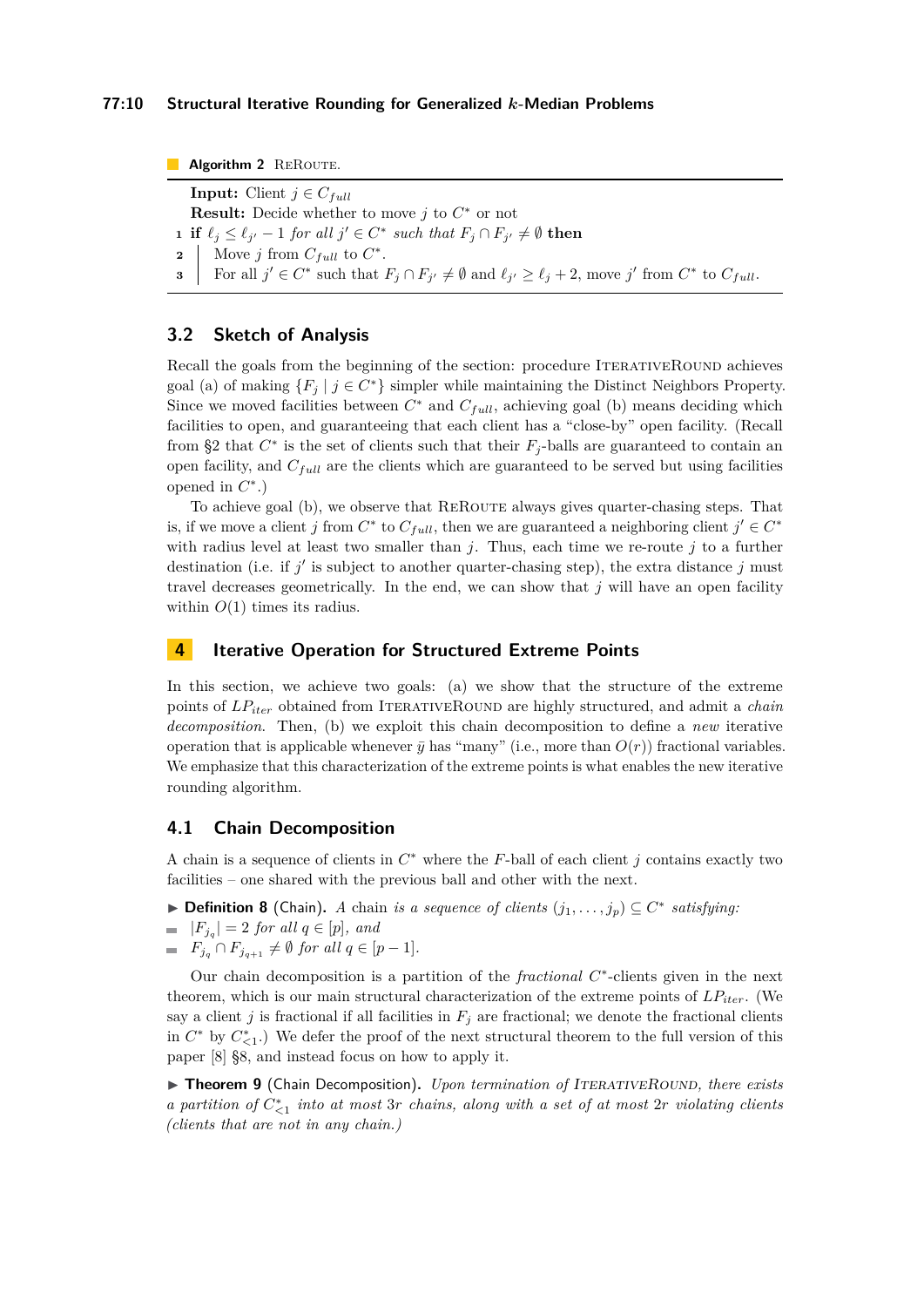The proof relies on analyzing the extreme points of *LPiter* satisfying the Distinct Neighbors Property. We show that this boils down to analyzing a bipartite matching polytope with *r* side constraints.

## **4.2 Iterative Operation for Chain Decompositions**

Leveraging Theorem [9,](#page-9-1) consider an optimal extreme point  $\bar{y}$  of  $LP_{iter}$ , and its chain decomposition. We show that if the number of fractional variables in  $\bar{y}$  is sufficiently large, there exists a useful structure in the chain decomposition, which we call a *candidate configuration*.

 $\triangleright$  **Definition 10** (Candidate Config). Let  $\bar{y}$  be an optimal extreme point of  $LP_{iter}$ . A candidate *configuration is a pair of two clients*  $(j, j') \subset C_{\leq 1}^*$  such that:

1.  $F_j \cap F_{j'} \neq \emptyset$ 

**2.**  $\ell_{j'} \leq \ell_j - 1$ 

**3.** *Every facility in*  $F_j$  *and*  $F_{j'}$  *is in at exactly two*  $F$ -balls for clients in  $C^*$ 

**4.**  $|F_j| = 2$  and  $|F_{j'}| = 2$ 

One should imagine that a candidate configuration is two neighboring balls on a sufficiently long chain.

<span id="page-10-0"></span>▶ **Lemma 11.** *If* ITERATIVEROUND outputs an extreme point that has at least 15*r fractional facilities, then there exist a candidate configuration in*  $C_{\leq 1}^*$ .

To prove Lemma [11,](#page-10-0) which bounds the number of fractional facilities needed to have a candidate configuration, we first prove a bound on the number of factional clients needed. The bound on the number of facilities will follow by a dimension argument.

<span id="page-10-1"></span>▶ **Proposition 12.** *Suppose LPiter satisfies the Distinct Neighbors Property. Then each facility is in at most two*  $F$ *-balls for clients in*  $C^*$ *.* 

**Proof.** Assume for contradiction that there exists a facility *i* such that  $i \in F_{j_1} \cap F_{j_2} \cap F_{j_3}$ for distinct clients  $j_1, j_2, j_3 \in C^*$ . Then  $j_1$  and  $j_2$  differ by one radius level, and  $j_2$  and  $j_3$ differ by one radius level. However, now it cannot be the case that  $j_1$  and  $j_3$  also differ by one radius level. This contradicts the Distinct Neighbors Property.

<span id="page-10-2"></span> $\blacktriangleright$  **Lemma 13.** *Suppose LP*<sub>iter</sub> *satisfies all Basic Invariants, and let*  $\bar{y}$  *be an optimal extreme point of*  $LP_{iter}$  *such that no*  $C_{part}$ *-*,  $C_{full}$ *-*, *or non-negativity constraint is tight.* If  $|C_{\leq 1}^*| \geq$ 14*r, then there exist a candidate configuration in*  $C_{\leq 1}^*$ *.* 

**Proof.** We claim that in order for  $C_{\leq 1}^*$  to have a candidate configuration, it suffices to have a chain of length at least four in  $C_{\leq 1}^*$ . To see this, let  $(j_1, j_2, j_3, j_4, \ldots) \subset C_{\leq 1}^*$  be a chain of length at least four. Then  $F_{j_2} \cap F_{j_3} \neq \emptyset$ , and by the Distinct Neighbors Property, either  $\ell_{j_3} = \ell_{j_2} - 1$  or  $\ell_{j_2} = \ell_{j_3} - 1$ .

We only consider the former case, because both cases are analogous. Thus, if  $\ell_{i3} = \ell_{i2} - 1$ , then we claim that  $(j_2, j_3)$  forms a candidate configuration. We already have the first two properties of a candidate configuration. Now we verify the last two. Because  $j_2$  and  $j_3$  are part of a chain, we have  $|F_{j_2}| = 2$  and  $|F_{j_3}| = 2$ . Further,  $j_2$  has neighbors  $j_1$  and  $j_3$  along the chain. By Proposition [12,](#page-10-1) each facility in  $F_{j_2}$  is in at most two *F*-balls for clients in  $C^*$ . In particular, one of the facilities in  $F_{j_2}$  is shared by  $F_{j_1}$  and  $F_{j_2}$ , and the other must be shared by  $F_{j_2}$  and  $F_{j_3}$ . Thus, each facility in  $F_{j_2}$  is in exactly two *F*-balls for clients in  $C^*$ . An analogous argument holds for  $F_{j_3}$ , so  $(j_2, j_3)$  satisfies all properties of a candidate configuration, as required.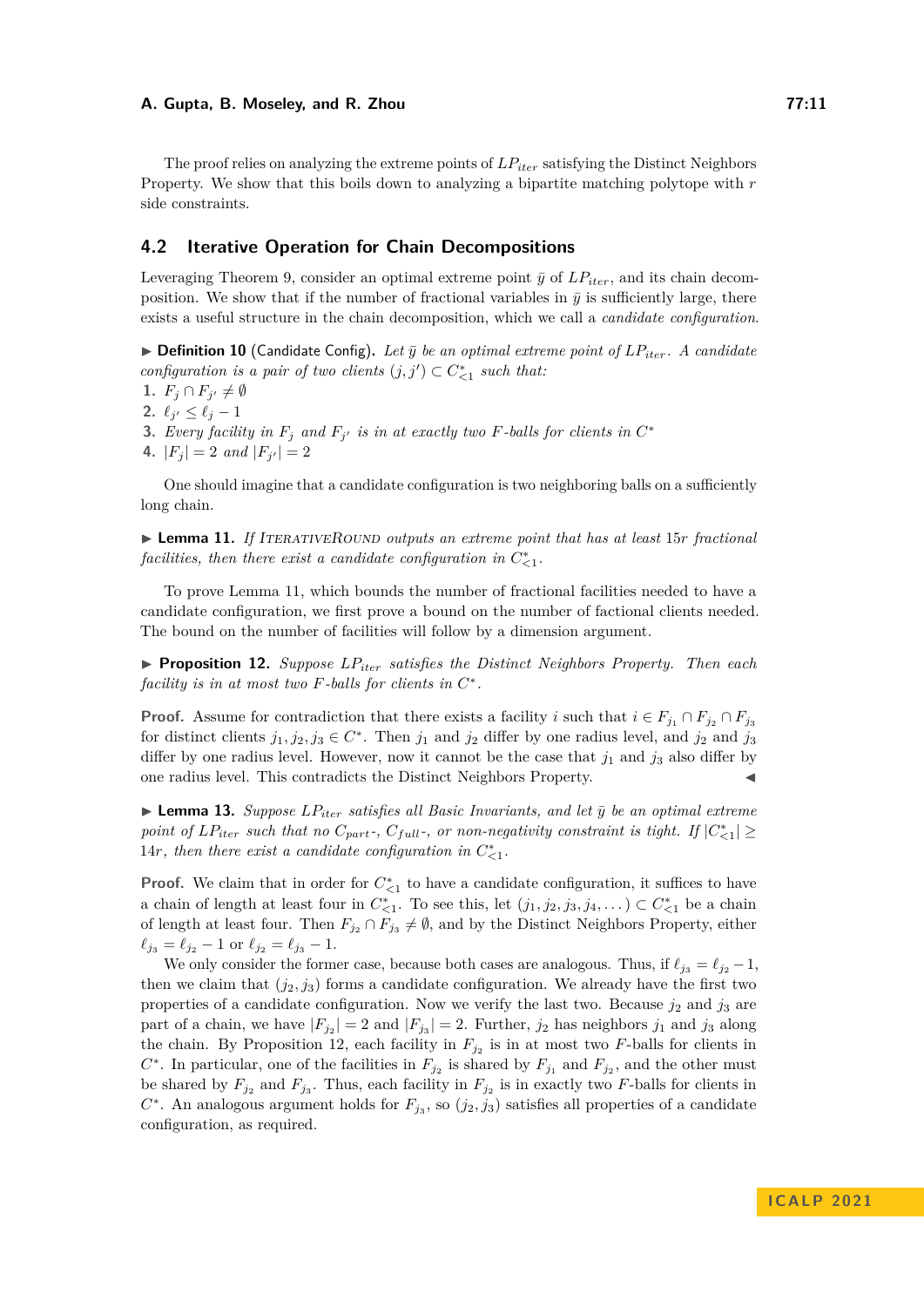### **77:12 Structural Iterative Rounding for Generalized** *k***-Median Problems**

Now suppose  $|C^*_{\leq 1}| \geq 14r$ . By Theorem [9,](#page-9-1)  $C^*_{\leq 1}$  admits a chain decomposition into at most 3*r* chains and a set of at most 2*r* violating clients. Then at least 12*r* of the clients in  $C_{\leq 1}^*$  belong to the 3*r* chains. By averaging, there must exist a chain with size at least  $\frac{12r}{3r} = 4$ , as required.

Now we relate the number of fractional facilities with the number of fractional  $C^*$ -clients by a dimension argument.

<span id="page-11-0"></span> $\blacktriangleright$  **Lemma 14.** Let  $\bar{y}$  be an extreme point of  $LP_{iter}$  such that no  $C_{part}$ ,  $C_{full}$ , or non*negativity constraint is tight. Then the number of fractional facilities in*  $\bar{y}$  satisfies  $|F_{\leq 1}| \leq$  $|C^*_{\leq 1}| + r$  (recall that *r* is the number of side constraints.)

**Proof of Lemma [14.](#page-11-0)** We construct a basis  $\bar{y}$ . First, for each integral facility  $i \in F_{=1}$ , we add the integrality constraint  $\bar{y}_i \leq 1$  to our basis. Thus we currently have  $|F_{-1}|$  constraints in our basis.

It remains to choose  $|F_{<1}|$  further linearly independent constraints to add to our basis. Note that we have already added all tight integrality constraints to our basis, and no nonnegativity constraint is tight. Then the only remaining tight constraints we can add are the *C* ∗ -constraints and the *r* side constraint.

We claim that we cannot add any  $C_{=1}^*$ -constraints, because every  $C_{=1}^*$ -constraint is of the form  $y(F_i) = y_i$  = 1 for the unique integral facility  $i_j \in F_1$ . Note that here we used the fact that there is no facility that is set to zero. Thus every  $C_{-1}^*$ -constraint is linearly dependent with the tight integrality constraints, which we already chose.

It follows, the only possible constraints we can choose are the  $C^*_{\leq 1}$ -constraints and the *r* side constraints so:

 $|F_{< 1}| \leq |C^*_{< 1}|$  $| + r$ .

Lemma [11](#page-10-0) is immediate by composing the above two lemmas.

**Proof of Lemma [11.](#page-10-0)** By Lemma [13,](#page-10-2) it suffices to show that  $|F_{\leq 1}| \geq 15r$  implies that  $|C^*_{\leq 1}|$  ≥ 14*r*. Applying Lemma [14,](#page-11-0) we have:

$$
15r \le |F_{<1}| \le |C_{<1}^*| + r.
$$

Our new iterative operation is easy to state. Find a candidate configuration  $(j, j')$  and move *j* from  $C^*$  to  $C_{full}$ .

Algorithm 3 CONFIGREROUTE.

**Input:** An optimal extreme point  $\bar{y}$  to  $LP_{iter}$  s.t. there exists a candidate configuration **Result:** Modify *LPiter* **1** Let  $(j, j') \subset C^*_{\leq 1}$  be any candidate configuration. **2** Move *j* from  $C^*$  to  $C_{full}$ .

It is easy to check that CONFIGREROUTE maintains the Distinct Neighbors Property and weakly decreases *Opt*(*LPiter*).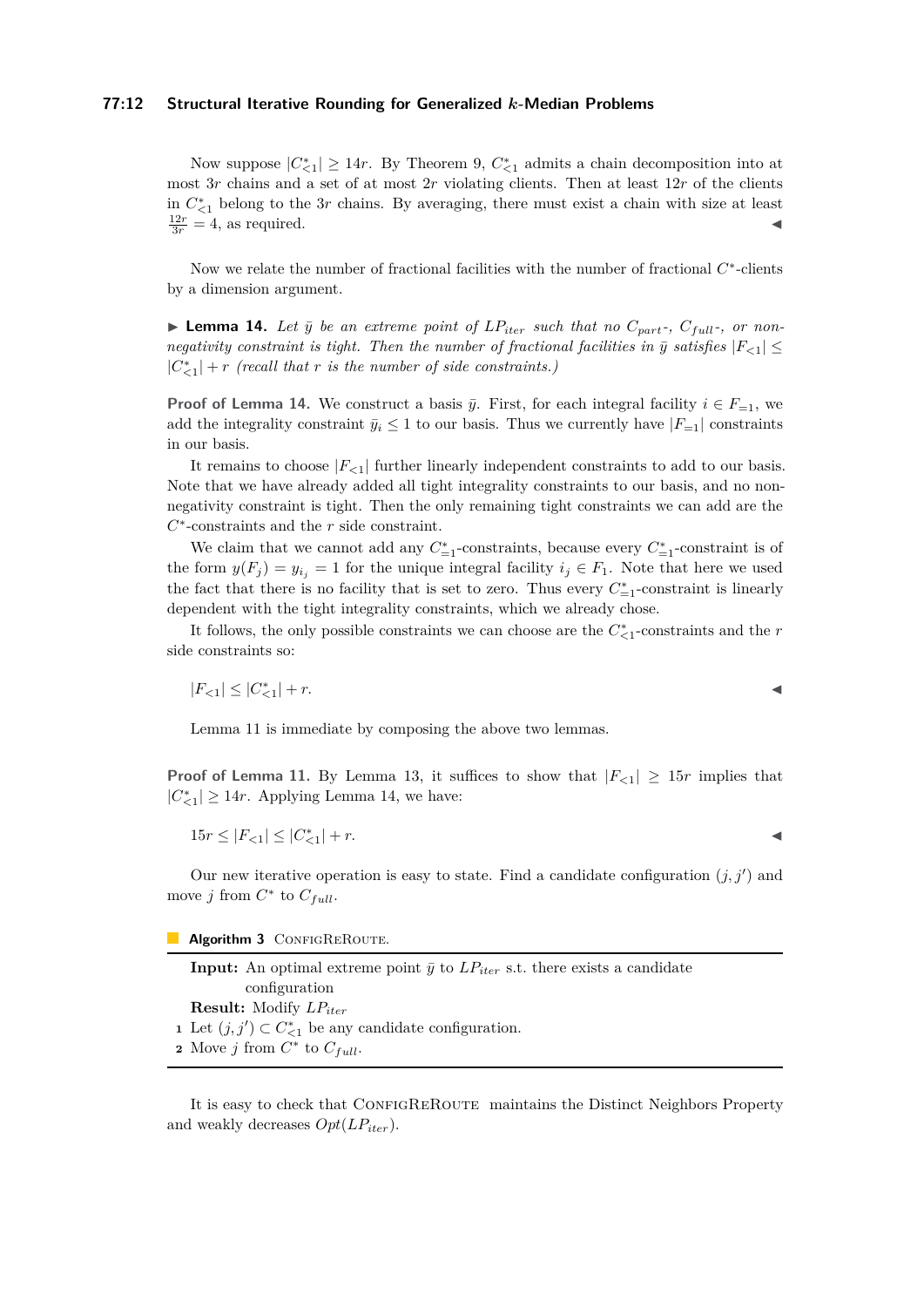# **4.3 Sketch of Analysis**

The first two properties of candidate configurations are used to re-route  $j$  to  $j'$ . Observe a key difference between REROUTE and CONFIGREROUTE: In the former, we always guarantee quarter-chasing steps. On the other hand, in ConfigReRoute, we only guarantee a neighboring client of at least one radius level smaller, which corresponds to a half-chasing step. This raises the worry that if all re-routings are due to CONFIGREROUTE, any potential gains by REROUTE are not realized in the worst case. However we show that, roughly speaking, the last two properties of candidate configurations guarantee that the half-chasing steps of CONFIGREROUTE happen at most half the time.

<span id="page-12-0"></span>In particular, suppose client *j* is re-routed via CONFIGREROUTE to  $j'$ , which is exactly one radius level smaller. If  $j'$  is later re-routed via REROUTE, then we can re-route  $j$  to j' and then this new destination. This gives one half- and one quarter-chasing step. The concern is if  $j'$  is later re-routed via CONFIGREROUTE, which would give  $j$  two half-chasing steps in a row. By analyzing the interactions between REROUTE and CONFIGREROUTE, we show that there must exist a  $j''$  that gives  $j$  a quarter-chasing step. See Figure [2.](#page-12-0)



**Figure 2** A chain of balls in  $C^*$ , where squares indicate facilities. First *j* is removed from  $C^*$  as part of candidate configuration  $(j, j')$ , so  $j'$  has strictly smaller radius than *j*. Then  $j''$  is added to  $C^*$ , which has strictly smaller radius than *j*'. This gives *j* a destination that is at least two radius levels smaller.

# **5 Pseudo-Approximation Algorithm for GKM**

The pseudo-approximation algorithm for GKM combine the iterative rounding algorithm ITERATIVEROUND from [§3](#page-7-0) with the re-routing operation CONFIGREROUTE from [§4](#page-9-2) to construct a solution to  $LP_{iter}$ . PSEUDOAPPROXIMATION is the algorithm guaranteed by Theorem [1.](#page-1-0)

**Algorithm 4** PSEUDOAPPROXIMATION.

```
Input: LPiter
  Result: Modifies LPiter and outputs an optimal extreme point of LPiter
1 repeat
2 Run ITERATIVEROUND to obtain an optimal extreme point \bar{y} of LP_{iter}3 if there exists a candidate configuration then
4 | Run CONFIGREROUTE
5 else
```
- **6**  $\Box$  Output  $\bar{y}$  and Terminate
- **<sup>7</sup> until** *Termination*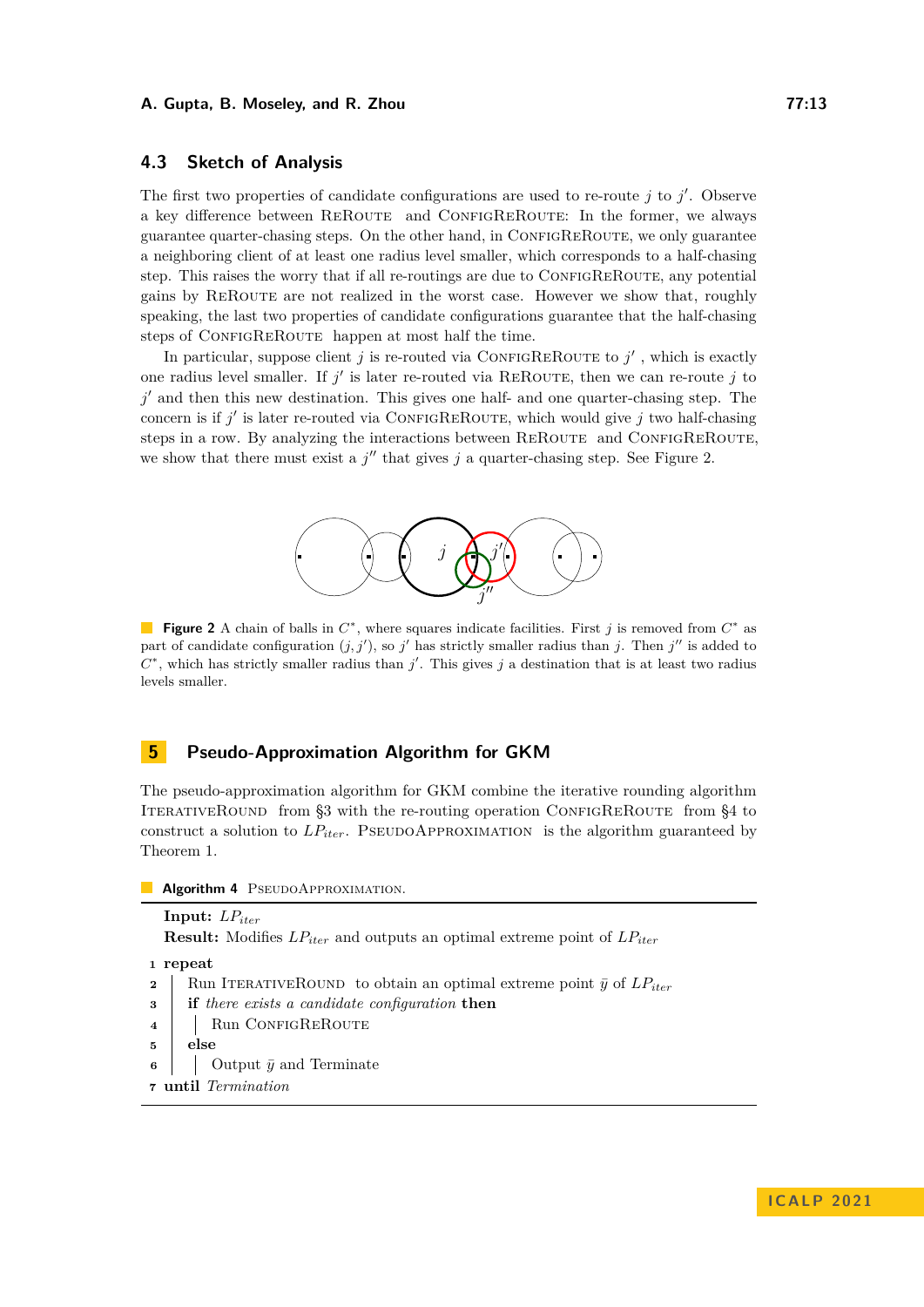### **77:14 Structural Iterative Rounding for Generalized** *k***-Median Problems**

# **5.1 Sketch of Analysis**

There are two main components to analyzing PSEUDOAPPROXIMATION. First, we show that the output extreme point has  $O(r)$  fractional variables, which follows from Lemma [11.](#page-10-0) Second, we bound the re-routing cost, which follows from the sketches in [§3](#page-7-0) and [§4.](#page-9-2) In particular, for each client, we can charge each of its half-chasing steps to a quarter-chasing step. This improves on [\[12\]](#page-17-5), where every re-routing is via half-chasing steps. Optimizing the choice of *τ* (the discretization factor) gives our final approximation ratio.

## **5.2 Analysis of PseudoApproximation**

In this section, we prove that PSEUDOAPPROXIMATION satisfies the guarantees of Theorem [1.](#page-1-0) We begin by analyzing the runtime and number of fractional facilities.

<span id="page-13-0"></span>▶ **Lemma 15.** PSEUDOAPPROXIMATION *is a polynomial time algorithm that maintains the Distinct Neighbors Property, weakly decreases Opt*(*LPiter*)*, and outputs an optimal extreme point of LPiter with at most* 15*r fractional variables.*

**Proof of Lemma [15.](#page-13-0)** We first show that both ITERATIVEROUND and REROUTE are polynomial time. It is clear that the latter runs in polynomial time. For ITERATIVEROUND, it suffices to show that the number of iterations of ITERATIVEROUND is polynomial. In each iteration, we make one of three actions. We either delete a facility from *F*, move a client from  $C_{part}$  to  $C_{full}$  or shrink a *F*-ball by one radius level for a client in  $j \in C_{full}$ .

We can delete each facility from  $F$  at most once, so we make at most  $|F|$  deletions. Each client can move from *Cpart* to *Cfull* at most once, because we never move clients back from  $C_{full}$  to  $C_{part}$ , so we do this operations at most |*C*| times. Finally, observe that  $\ell_j \geq -1$  for all  $j \in C$  over all iterations. We conclude that we can shrink each F-ball only polynomially many times.

For the runtime of PSEUDOAPPROXIMATION, it suffices to show that the number of calls to ITERATIVEROUND and CONFIGREROUTE is polynomial.

In every iteration of PSEUDOAPPROXIMATION, either we terminate or we are guaranteed to move a client from  $C^*$  to  $C_{full}$  in CONFIGREROUTE. Each client can be removed from *C* <sup>∗</sup> only polynomially many times, because each time a client is removed, in order to be re-added to *C* ∗ , it must be the case that we shrunk the *F*-ball of that client. However, again because  $\ell_j \geq -1$  for all  $j \in C$ , we can shrink each *F*-ball only polynomially many times.

It is easy to check that both ITERATIVEROUND and REROUTE maintain the Distinct Neighbors Property and weakly decrease *Opt*(*LPiter*).

Finally, upon termination of PSEUDOAPPROXIMATION, there is no candidate configuration, so Lemma [11](#page-10-0) implies that  $\bar{y}$  has at most 15*r* fractional variables.

## **5.3 Analysis of Re-Routing Cost**

<span id="page-13-1"></span>We now bound the re-routing cost by analyzing how  $C^*$  evolves throughout PSEUDOAPproximation. This is one of the main technical contributions of our paper, and it is where our richer  $C^*$ -set and relaxed re-routing rules are used. [\[12\]](#page-17-5) prove an analogous result about the re-routing cost of their algorithm. In the language of the following theorem statement, they show that  $\alpha = \frac{\tau+1}{\tau-1}$  for the case  $\beta = 1$ . We improve on this factor by analyzing the interactions between REROUTE and CONFIGREROUTE. Interestingly, analyzing each of REROUTE and CONFIGREROUTE separately would not yield any improvement over [\[12\]](#page-17-5) in the worst case, even with our richer set  $C^*$ . It is only by using the properties of candidate configurations and analyzing sequences of calls to REROUTE and CONFIGREROUTE that we get an improvement.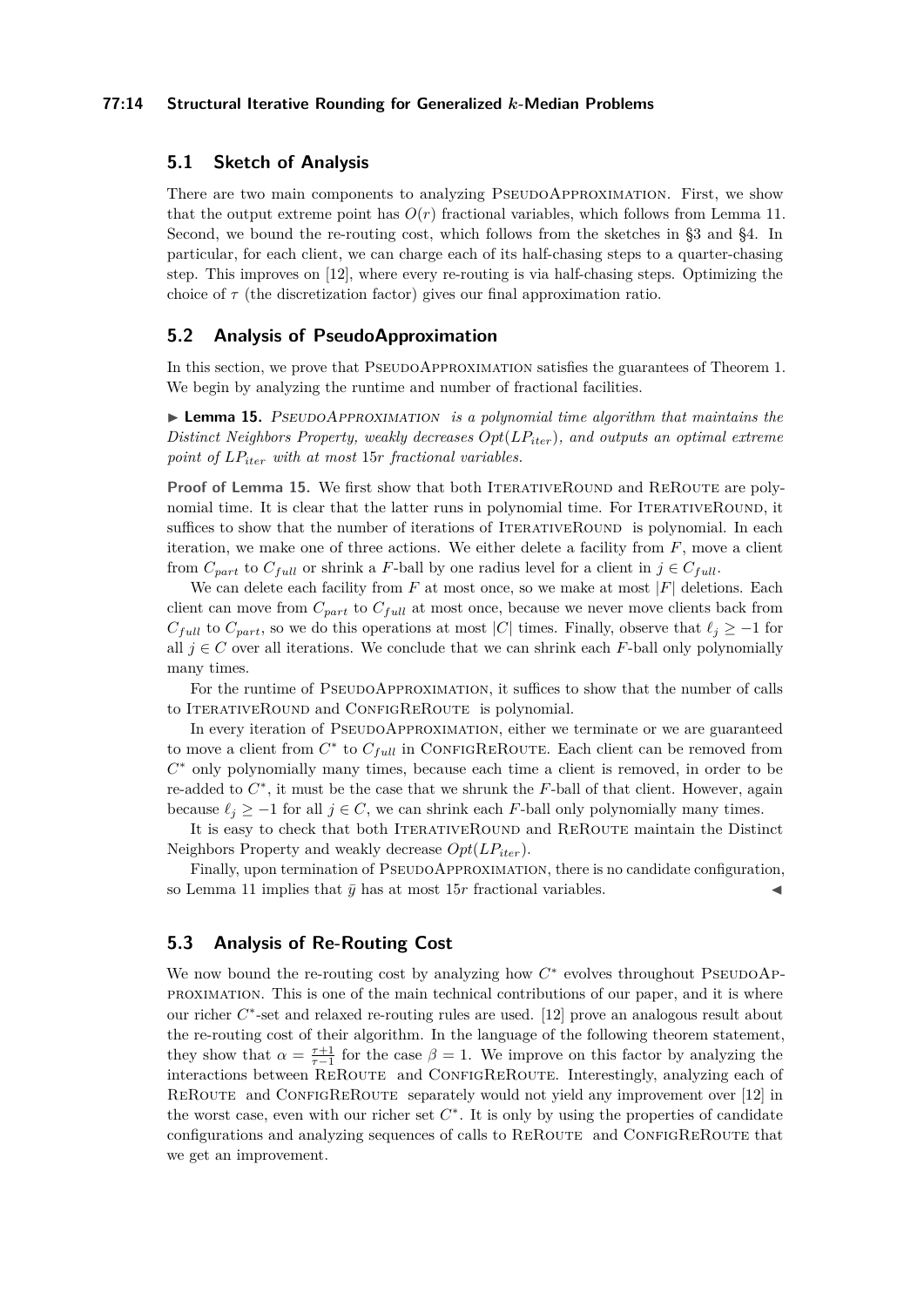▶ **Theorem 16** (Re-Routing Cost)**.** *Upon termination of* PseudoApproximation*, let S* ⊂ *F be a set of open facilities and*  $\beta \geq 1$  *such that*  $d(j, S) \leq \beta L(\ell_j)$  *for all*  $j \in C^*$ *. Then for all*  $j \in C_{full} \cup C^*, d(j, S) \le (2 + \alpha)L(\ell_j),$  where  $\alpha = \max(\beta, 1 + \frac{1+\beta}{\tau}, \frac{\tau^3 + 2\tau^2 + 1}{\tau^3 - 1}).$ 

We will need the following discretized version of the triangle inequality.

$$
\blacktriangleright \text{Proposition 17. Let } j, j' \in C \text{ such that } F_j \text{ and } F_{j'} \text{ intersect. Then } d(j, j') \le L(\ell_j) + L(\ell_{j'}).
$$

**Proof.** Let  $i \in F_j \cap F_{j'}$ . Then using the triangle inequality we can bound:

$$
d(j, j') \le d(j, i) + d(i, j') \le d'(j, i) + d'(i, j') \le L(\ell_j) + L(\ell_{j'}).
$$

The next lemma analyzes the life-cycle of a client that enters *C* <sup>∗</sup> at some point in PSEUDOAPPROXIMATION. Our improvement over [\[12\]](#page-17-5) comes from this lemma.

<span id="page-14-0"></span>▶ **Lemma 18.** *Upon termination of* PseudoApproximation*, let S* ⊂ *F be a set of open facilities and*  $\beta \geq 1$  *such that*  $d(j, S) \leq \beta L(\ell_j)$  *for all*  $j \in C^*$ *. Suppose client j is added to*  $C^*$  *at radius level ℓ during* PSEUDOAPPROXIMATION *(it may be removed later.)* Then upon termination of PSEUDOAPPROXIMATION, we have  $d(j, S) \leq \alpha L(\ell)$ , where  $\alpha = \max(\beta, 1 + \frac{1+\beta}{\tau}, \frac{\tau^3 + 2\tau^2 + 1}{\tau^3 - 1}).$ 

**Proof.** Consider a client *j* added to  $C^*$  with radius level  $\ell$ . If *j* remains in  $C^*$  until termination, the lemma holds for *j* because  $\alpha > \beta$ . Thus, consider the case where *j* is later removed from  $C^*$  in PSEUDOAPPROXIMATION. Note that the only two operations that can possibly cause this removal are REROUTE and CONFIGREROUTE. We prove the lemma by induction on  $\ell = -1, 0, \ldots$ . If  $\ell = -1$ , then *j* remains in  $C^*$  until termination because it has the smallest possible radius level and both REROUTE and CONFIGREROUTE remove a client from *C* <sup>∗</sup> only if there exists another client with strictly smaller radius level.

Similarly, if  $\ell = 0$ , we note that REROUTE removes a client from  $C^*$  only if there exists another client with radius level at least two smaller, which is not possible for *j*. Thus, if *j* does not remain in  $C^*$  until termination, there must exist some  $j'$  that is later added to  $C^*$ with radius level at most  $\ell - 1 = -1$  such that  $F_j \cap F_{j'} \neq \emptyset$ . We know that  $j'$  remains in  $C^*$ until termination since it is of the lowest radius level. Thus:

$$
d(j, S) \le d(j, j') + d(j', S) \le L(0) + L(-1) + \beta L(-1) = L(0).
$$

Now consider  $\ell > 0$  where *j* can possibly be removed from  $C^*$  by either REROUTE or CONFIGREROUTE. In the first case,  $j$  is removed by REROUTE, so there exists  $j'$  that is added to  $C^*$  such that  $\ell_{j'} \leq \ell - 2$  and  $F_j \cap F_{j'} \neq \emptyset$ . Applying the inductive hypothesis to  $j'$ , we can bound:

$$
d(j,S) \leq d(j,j') + d(j',S) \leq L(\ell) + L(\ell-2) + \alpha L(\ell-2) \leq (1 + \frac{1+\alpha}{\tau^2}) L(\ell).
$$

It is easy to verify by routine calculations that  $1 + \frac{1+\alpha}{\tau^2} \leq \alpha$  given that  $\alpha \geq \frac{\tau^3 + 2\tau^2 + 1}{\tau^3 - 1}$ .

For our final case, suppose *j* is removed by CONFIGREROUTE. Then there exists  $j' \in C^*$ such that  $F_j \cap F_{j'} \neq \emptyset$  and  $\ell_{j'} \leq \ell - 1$ . Further,  $|F_{j'}| = 2$ . If  $j'$  remains in  $C^*$  until termination, then:

$$
d(j, S) \le d(j, j') \le L(\ell) + L(\ell - 1) + \beta L(\ell - 1) \le (1 + \frac{1 + \beta}{\tau})L(\ell).
$$

Otherwise,  $j'$  is removed by REROUTE at an even later time because some  $j''$  is added to  $C^*$  such that  $\ell_{j''} \leq \ell_{j'} - 2$  and  $F_{j'} \cap F_{j''} \neq \emptyset$ . Applying the inductive hypothesis to  $j''$ , we can bound:

$$
d(j, S) \le d(j, j') + d(j', j'') + d(j'', S) \le (1 + \frac{2}{\tau} + \frac{1 + \alpha}{\tau^3})L(\ell).
$$

where  $\alpha \geq \frac{\tau^3 + 2\tau^2 + 1}{\tau^3 - 1}$  implies  $1 + \frac{2}{\tau} + \frac{1+\alpha}{\tau^3} \leq \alpha$ .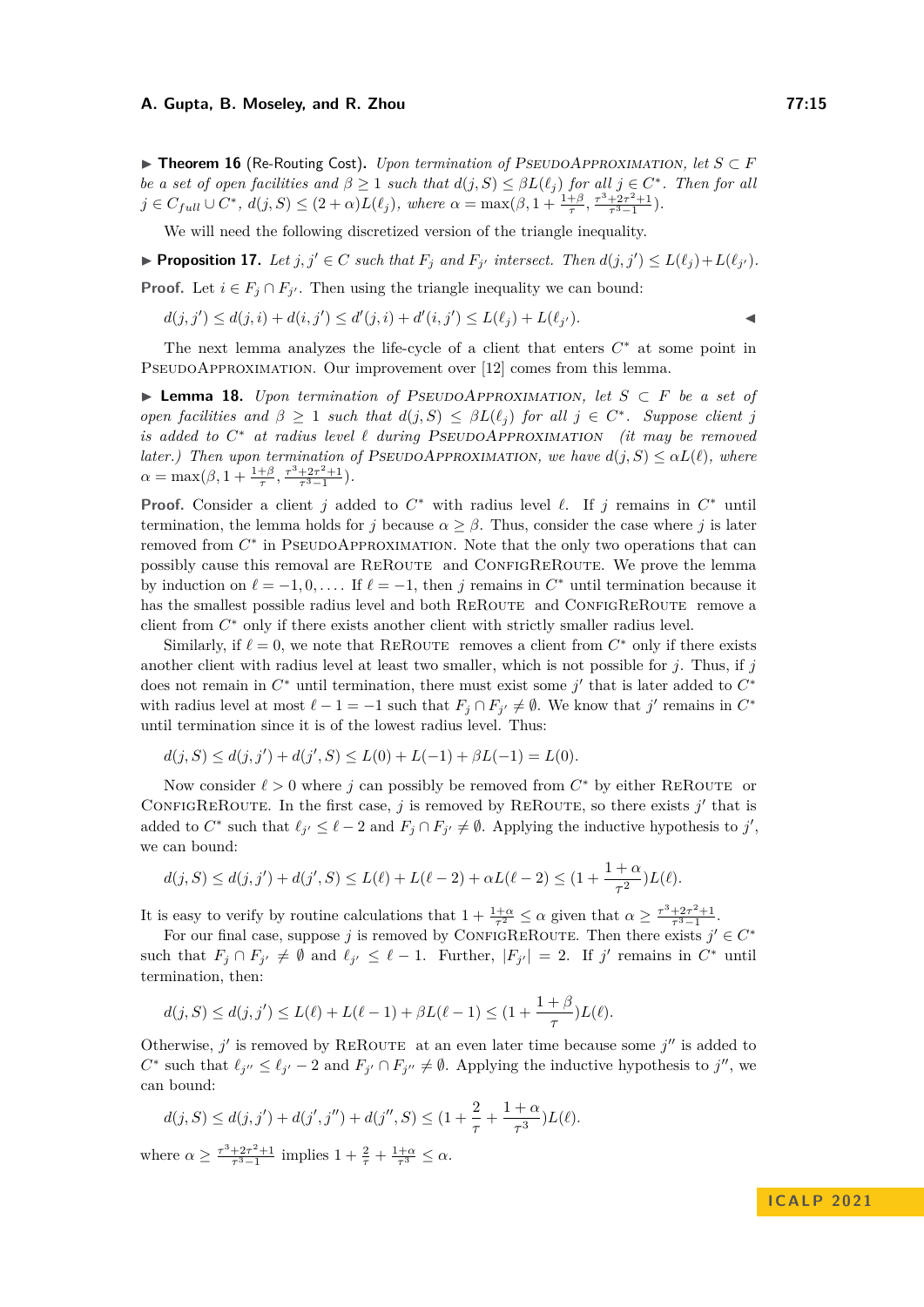### **77:16 Structural Iterative Rounding for Generalized** *k***-Median Problems**

Now, we consider the case where  $j'$  is later removed by CONFIGREROUTE. To analyze this case, consider when *j* was removed by CONFIGREROUTE. At this time, we have  $|F_{j'}|=2$  by definition of Candidate Configuration. Because  $F_j \cap F_{j'} \neq \emptyset$ , consider any facility  $i \in F_j \cap F_{j'}$ . When  $j$  is removed from  $C^*$  by CONFIGREROUTE, we have that  $i$  is in exactly two  $F$ -balls for clients in  $C^*$ , exactly  $F_j$  and  $F_{j'}$ . However, after removing *j* from  $C^*$ , *i* is only in one *F*-ball for clients in  $C^*$  - namely  $F_j$ .

Later, at the time *j'* is removed by CONFIGREROUTE, it must be the case that  $|F_{j'}|=2$ still, so  $F_{j'}$  is unchanged between the time that *j* is removed and the time that *j'* is removed. Thus the facility *i* that was previously in  $F_j \cap F_{j'}$  must still be present in  $F_{j'}$ . Then this facility must be in exactly two  $F$ -balls for clients in  $C^*$ , one of which is  $j'$ . It must be the case that the other *F*-ball containing *i*, say  $F_j$ <sup>*''*</sup>, was added to  $C^*$  between the removal of *j* and  $j'$ .

Note that the only operation that adds clients to  $C^*$  is REROUTE, so we consider the time between the removal of *j* and *j*' when *j*" is added to  $C^*$ . Refer to Figure [2.](#page-12-0) At this time, we have  $j' \in C^*$ , and  $F_{j'} \cap F_{j''} \neq \emptyset$  because of the facility *i*. Then it must be the case that *j''* has strictly smaller radius level than *j'*, so  $\ell_{j''} \leq \ell_{j'} - 1 \leq \ell - 2$ . To conclude the proof, we note that  $F_j \cap F_{j''} \neq \emptyset$  due to the facility *i*, and apply the inductive hypothesis to  $j''$ :

$$
d(j, S) \le d(j, j'') + d(j'', S) \le (1 + \frac{1+\alpha}{\tau^2})L(\ell, )
$$

which is at most  $\alpha L(\ell)$ .

Now using the above lemma, we can prove Theorem [16.](#page-13-1)

**Proof of Theorem [16.](#page-13-1)** Consider any client *j* that is in  $C_{full} \cup C^*$  upon termination of PSEUDOAPPROXIMATION. It must be the case that  $REROUTE(j)$  was called at least once during PSEUDOAPPROXIMATION. Consider the time of the last such call to  $\text{REROUTE}(j)$ . If *j* is added to  $C^*$  at this time, note that its radius level from now until termination remains unchanged, so applying Lemma [18](#page-14-0) gives that  $d(j, S) \leq \alpha L(\ell_j)$ , as required. Otherwise, if *j* is not added to  $C^*$  at this time, then there must exist some  $j' \in C^*$  such that  $F_j \cap F_{j'} \neq \emptyset$ and  $\ell_{j'} \leq \ell_j$ . Then applying Lemma [18](#page-14-0) to  $j'$ , we have:

$$
d(j, S) \le d(j, j') + d(j', S) \le L(\ell_j) + L(\ell_{j'}) + \alpha L(\ell_{j'}) \le (2 + \alpha)L(\ell_j).
$$

## **5.4 Putting it all Together: Pseudo-Approximation for GKM**

In this section, we prove Theorem [1.](#page-1-0) In particular, we use the output of PSEUDOAPPROXIMation to construct a setting of the *x*-variables with the desired properties.

**Proof of Theorem [1.](#page-1-0)** Given as input an instance  $\mathcal{I}$  of GKM, our algorithm is first to run the algorithm guaranteed by Lemma [6](#page-7-1) to construct  $LP_{iter}$  from  $LP_1$  such that  $\mathbb{E}[Opt(LP_{iter})] \leq \frac{\tau-1}{\log_e \tau} Opt(\mathcal{I}).$  Note that we will choose  $\tau > 1$  later to optimize our final approximation ratio. Then we run PseudoApproximation on *LPiter*, so by Theorem [15,](#page-13-0) PseudoApproximation outputs in polynomial time *LPiter* along with an optimal solution  $\bar{y}$  with  $O(r)$  fractional variables.

<span id="page-15-0"></span>Given  $\bar{y}$ , we define a setting  $\bar{x}$  for the *x*-variables: for all  $j \in C_{part}$ , connect  $j$  to all facilities in  $F_j$  by setting  $\bar{x}_{ij} = \bar{y}_i$  for all  $i \in F_j$ . For all  $j \in C^*$ , we have  $\bar{y}(F_j) = 1$ , so connect *j* to all facilities in  $F_j$ . Finally, to connect every  $j \in C_{full}$  to one unit of open facilities, we use the following modification of Theorem [16:](#page-13-1)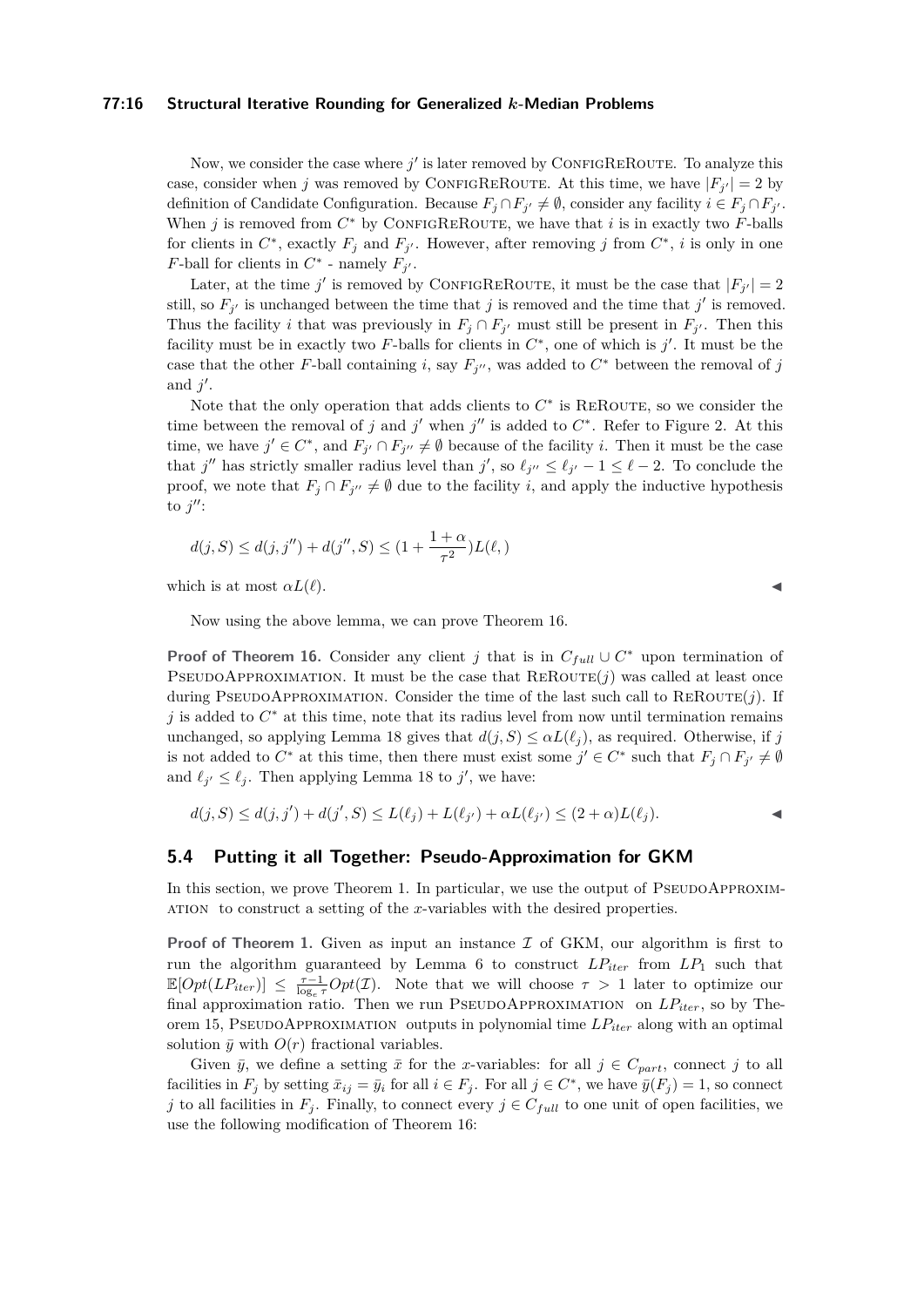▶ **Proposition 19.** *When* PSEUDOAPPROXIMATION *terminates, for all*  $j \in C_{full} \cup C^*$ *, there exists one unit of open facilities with respect to*  $\bar{y}$  *within distance*  $(2 + \alpha)L(\ell_j)$  *of j, where*  $\alpha = \max(1, 1 + \frac{2}{\tau}, \frac{\tau^3 + 2\tau^2 + 1}{\tau^3 - 1}).$ 

The proof of the above proposition is analogous to that of Theorem [16](#page-13-1) in the case  $\beta = 1$ , so we omit it. To see this, note that for all  $j \in C^*$ , we have  $\bar{y}(F_j) = 1$ . This implies that each  $j \in C^*$  has one unit of fractional facility within distance  $L(\ell_j)$ . Following an analogous inductive argument as in Lemma [18](#page-14-0) gives the desired result.

By routine calculations, it is easy to see that  $\alpha = \frac{\tau^3 + 2\tau^2 + 1}{\tau^3 - 1}$  for all  $\tau > 1$ . Now, for all  $j \in C_{full}$ , we connect *j* to all facilities in  $B_j$ . We want to connect *j* to one unit of open facilities, so to find the remaining  $1 - \bar{y}(B_i)$  units, we connect *j* to an arbitrary  $1 - \bar{y}(B_i)$ units of open facilities within distance  $(2 + \alpha)L(\ell_i)$  of *j*, whose existence is guaranteed by Proposition [19.](#page-15-0) This completes the description of  $\bar{x}$ .

It is easy to verify that  $(\bar{x}, \bar{y})$  is feasible for  $LP_1$ , because  $\bar{y}$  satisfies all knapsack constraints, and every client's contribution to the coverage constraints in  $LP_1$  is exactly its contribution in *LP*<sub>iter</sub>. Thus it remains to bound the cost of this solution. We claim that  $LP_1(\bar{x}, \bar{y}) \leq$  $(2 + \alpha)Opt(LP_{iter})$ , because each client in  $C_{part}$  and  $C^*$  contributes the same amount to  $LP_1$  and  $LP_{iter}$  (up to discretization), and each client  $j \in C_{full}$  has connection cost at most  $2 + \alpha$  times its contribution to  $LP_{iter}$ .

In conclusion, the expect cost of the solution  $(\bar{x}, \bar{y})$  to  $LP_1$  is at most:

$$
(2+\alpha)\mathbb{E}[Opt(LP_{iter})] \leq \frac{\tau-1}{\log_e \tau} \left(2 + \frac{\tau^3 + 2\tau^2 + 1}{\tau^3 - 1}\right) Opt(\mathcal{I}).
$$

Choosing *τ* > 1 to minimize  $\frac{\tau-1}{\log_e \tau}(2 + \frac{\tau^3 + 2\tau^2 + 1}{\tau^3 - 1})$  gives *τ* = 2.046 and  $\frac{\tau-1}{\log_e \tau}(2 + \frac{\tau^3 + 2\tau^2 + 1}{\tau^3 - 1})$  = 6*.*387. ◀

# **5.5 From Pseudo-Approximation to True Approximation**

To extend PseudoApproximation to a true approximation algorithm for the special cases of knapsack median and *k*-median with outliers, we need to round the final *O*(1) fractional facilities from the output of PSEUDOAPPROXIMATION. To do so, we wrap PSEUDOAPPROXimation with pre-processing and post-processing algorithms. The pre-processing involves enumeration to overcome the unbounded integrality gap, and the post-processing rounds the final  $O(1)$  fractional facilities. See [\[8\]](#page-17-6), §6 for details.

#### **References**

- <span id="page-16-1"></span>**1** Vijay Arya, Naveen Garg, Rohit Khandekar, Adam Meyerson, Kamesh Munagala, and Vinayaka Pandit. Local search heuristics for k-median and facility location problems. *SIAM J. Comput.*, 33(3):544–562, 2004. [doi:10.1137/S0097539702416402](https://doi.org/10.1137/S0097539702416402).
- <span id="page-16-3"></span>**2** Jaroslaw Byrka, Thomas W. Pensyl, Bartosz Rybicki, Joachim Spoerhase, Aravind Srinivasan, and Khoa Trinh. An improved approximation algorithm for knapsack median using sparsification. *Algorithmica*, 80(4):1093–1114, 2018. [doi:10.1007/s00453-017-0294-4](https://doi.org/10.1007/s00453-017-0294-4).
- <span id="page-16-0"></span>**3** Jaroslaw Byrka, Thomas W. Pensyl, Bartosz Rybicki, Aravind Srinivasan, and Khoa Trinh. An improved approximation for *k*-median and positive correlation in budgeted optimization. *ACM Trans. Algorithms*, 13(2):23:1–23:31, 2017. [doi:10.1145/2981561](https://doi.org/10.1145/2981561).
- <span id="page-16-2"></span>**4** Moses Charikar, Samir Khuller, David M. Mount, and Giri Narasimhan. Algorithms for facility location problems with outliers. In *Proceedings of the Twelfth Annual Symposium on Discrete Algorithms, January 7-9, 2001, Washington, DC, USA*, pages 642–651. ACM/SIAM, 2001.
- <span id="page-16-4"></span>**5** Ke Chen. A constant factor approximation algorithm for *k*-median clustering with outliers. In *SODA*, pages 826–835, 2008.